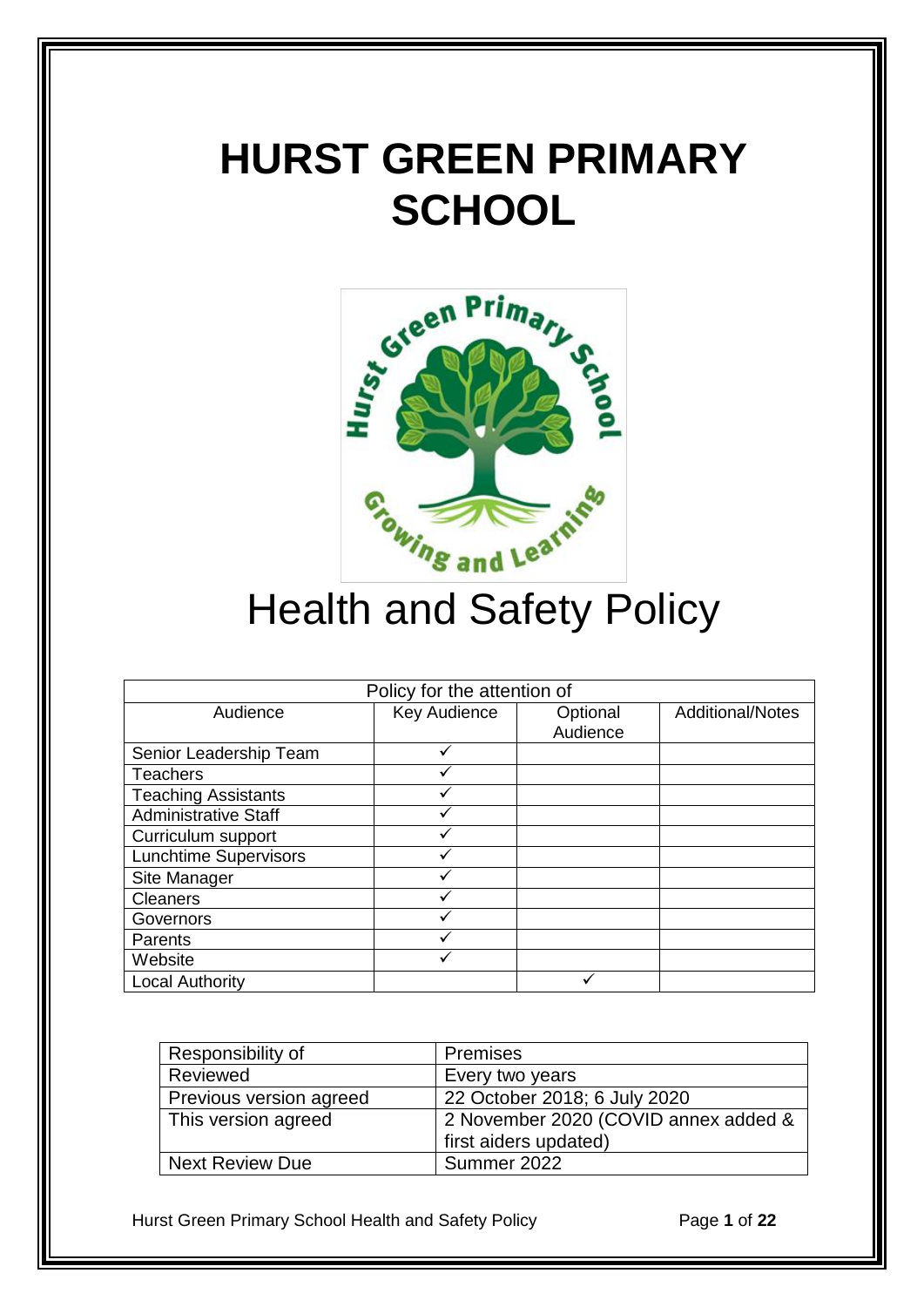# **POLICY FOR HEALTH AND SAFETY**

*The school follows guidance set out in the LA Health and Safety Policy. The following information is to help staff on a daily basis, giving organisational arrangements to make the policy effective.*

#### *Any concerns must be reported to the Headteacher immediately.*

#### **Aim**

The aim of this policy is to create an awareness of precautions and measures regarding safety that should be observed in and out of school by all users of the school: children, school staff, parents and the local community.

Hurst Green cultivates good habits, alertness and control and instils concern and consideration for the safety of others. Each individual should know how to protect him or her self and should know what to do in emergencies, including basic first aid and other procedures.

Sensible safety habits are taught within the whole Curriculum, sometimes through topics or covered in Science, English or Technology. It might also be through a PSHE topic, for instance smoking or drugs. Outside agencies, such as the Police, Fire Brigade, Road Safety Officer, are invited to address the children in Assembly or as part of the curriculum.

At Hurst Green children are encouraged to develop beneficial habits through good health and hygiene routines. School meals are prepared according to good dietary principles, with an extended healthy option menu served. Break-time snacks are not served though milk or orange juice can be bought from school. Fresh fruit is given to all children in Reception, Year 1 and 2 on a daily basis. All children have been given a water bottle and have access to a water machine to fill their bottle in order to drink water at any time during the school day.

Hurst Green believes that children learn best through practical experience and active involvement in all areas of the Curriculum. Pupils are taught to have care and consideration for themselves and others:

- in the classroom
- when using equipment, e.g. scissors, tools, PE apparatus
- when moving around school
- when carrying out investigations, e.g. a pond/pollution/soil studies
- when on educational visits.

For any physical activity, children change into shorts and T-shirts. They should not wear shoes or trainers for indoor activities (unless they have a foot infection), but may wear pumps or have bare feet as bare feet grip better. They should wear trainers or other suitable footwear for outside activities. Children are not permitted to wear any form of jewellery, for safety reasons. Long hair should be tied back for any physical activity.

Hurst Green has a few school rules that are made specifically for safety reasons, such as walking (not running) in the school buildings, playing within sight of an adult, care of property, etc.

In accordance with LA safety regulations, educational visits are planned in advance, with staff making a prior inspection of the venue, if possible. Risk assessments are always completed as per LA advice. Details of the visit are sent to parents and consent obtained. Children should wear appropriate clothing for the activity planned. The correct adult to child ratio is always observed, and the leader always takes a first-aid kit and list of emergency telephone numbers.

Hurst Green Primary School Health and Safety Policy **Page 2 of 22**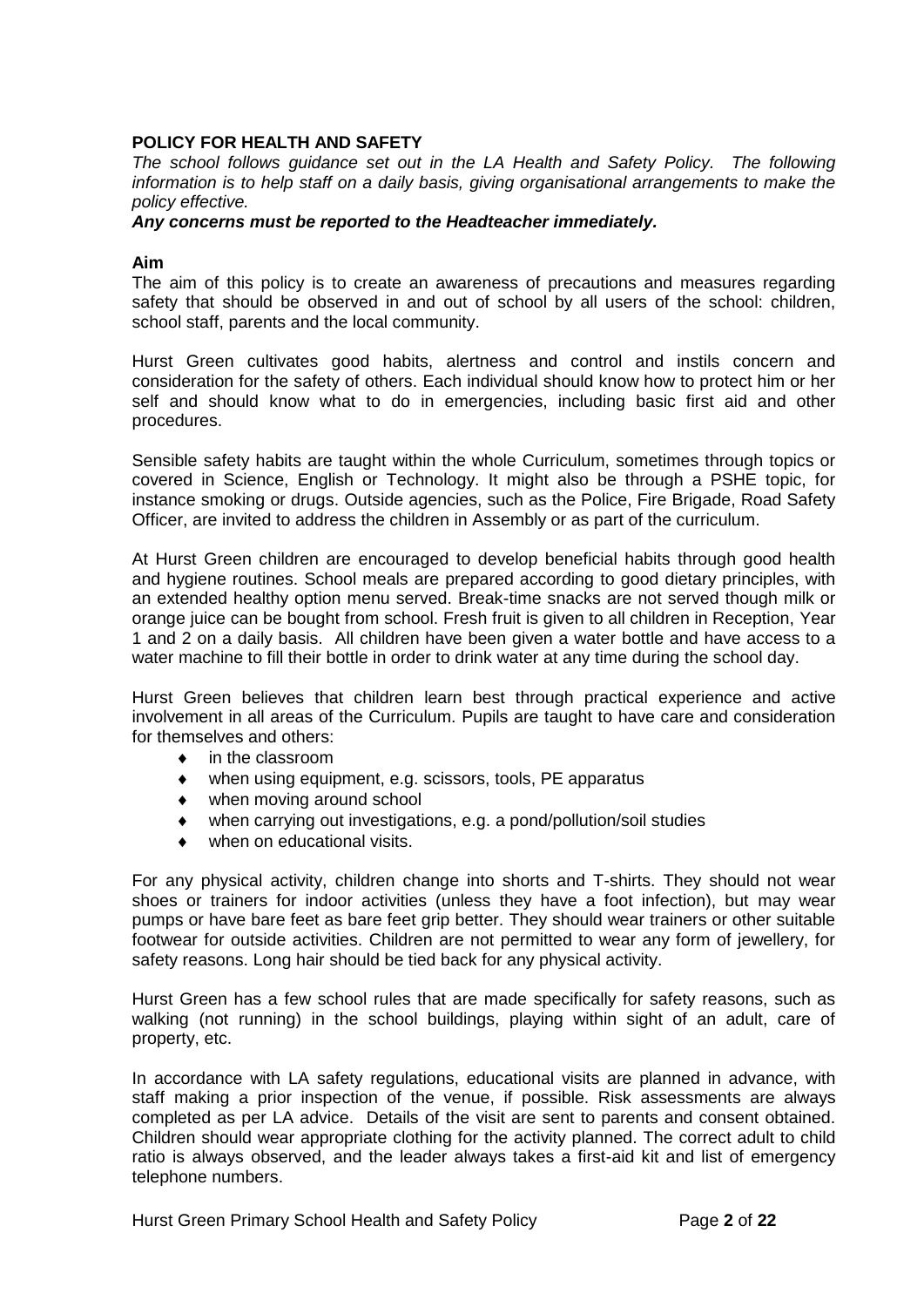Hurst Green has standard procedures in case of an emergency in school, such as a fire or bomb alert, when the building is evacuated. Practice fire drills are carried out at least once a term. All staff and children are familiar with the routine and know their own exit route, place of assembly and roll-call system.

The school has an Emergency Plan incorporating a Critical Incident Plan in case of extreme emergencies on, or off-site.

All the children are taught to take care of themselves and each other but, in a school environment, accidents can occur. Most are minor and can be dealt with by any member of staff. Fully equipped first-aid boxes are kept in the school office, as is the school's accident log and a list of allergies any child has. If the accident is more serious, the school ensures the child receives qualified medical attention as quickly as possible, an ambulance being called if necessary. Parents are informed straight away.

Accident forms are filled in for those accidents that require professional medical attention, or that are caused by any defect in the school or its equipment.

The School Site Manager under the direction of the Headteacher is responsible for ensuring that the building provides safe and healthy surroundings for the children, undertaking regular risk assessments and for undertaking basic repairs and maintenance. Approved contractors are called in as advisable. The School Site Manager, cleaning staff and grounds maintenance staff maintain clean and tidy buildings and grounds. Any equipment/hazardous substance is locked away. All equipment is to British Standards and is maintained regularly.

# **Pandemics Procedures statement**

In the event of any future pandemic Hurst Green Primary School will seek to promote the health, safety and well-being of all the children and staff whilst seeking to sustain the School's key functions and services. In doing so we will follow all the appropriate recommendations from the World Health Organisation (WHO), the British Government, Public Health England (PHE), the Department for Education (DfE) and Dudley Council support teams.

In addition we shall ensure that all members of our School community are kept informed as appropriate, with a particular emphasis on the communication to pupils, parents and employees through the our website pages, newsletter, School Communications, e-mail and other relevant School social media etc. External access to School email and documents for all staff and students is provided and use made of the School web site. Messages and links will be posted on the School website when appropriate.

During any future pandemic access to the school will be as required restricted and social media systems will be deployed to allow parents to communicate easily with the school over issues and concerns they may have. A lot has been learnt from COVID-19 and these lessons will be actioned for future pandemics if and as required by the lead agencies.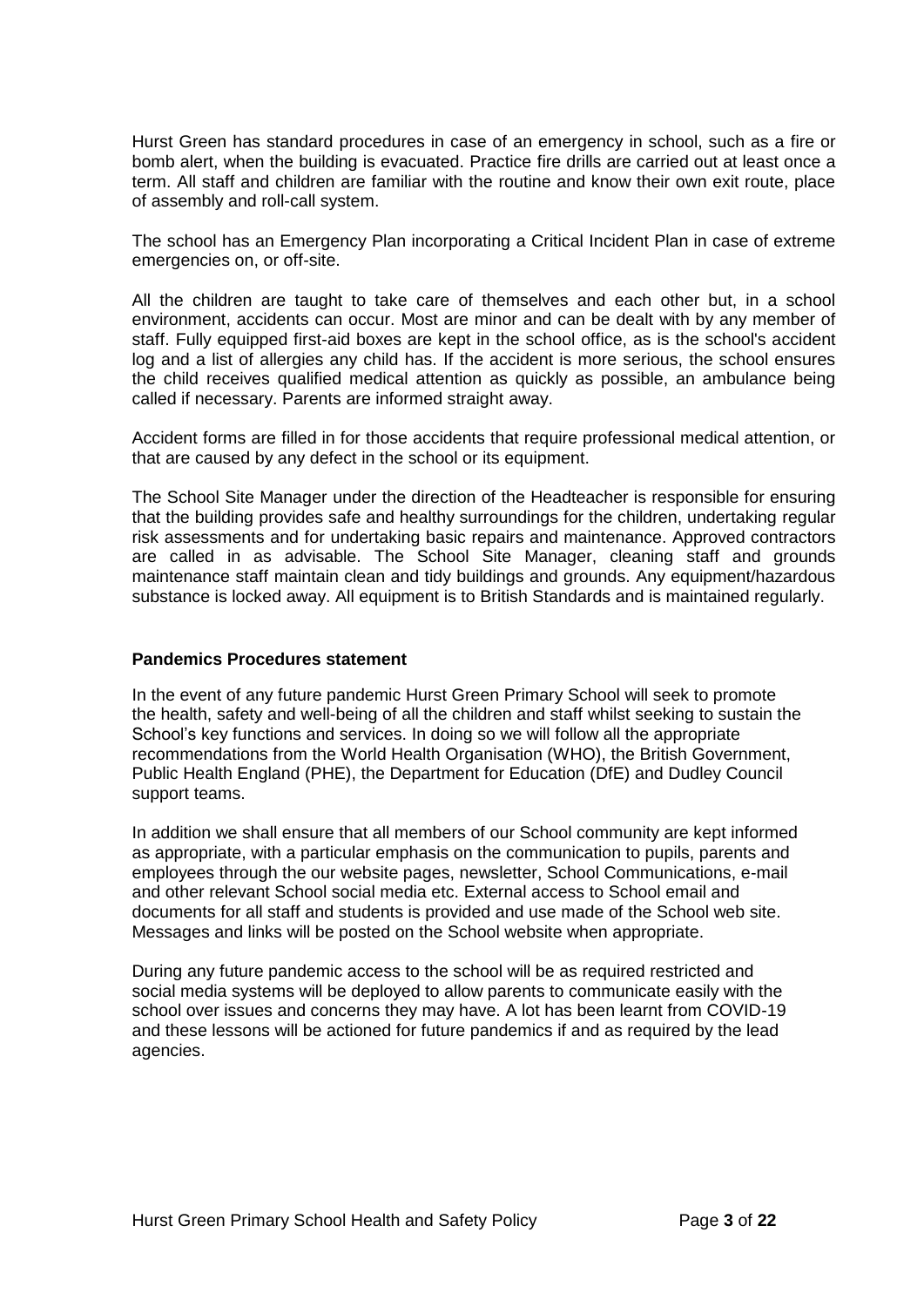# **Fire Drill**

As soon as the fire alarm sounds, all children and adults should stop what they are doing and walk out of the building through the nearest exit. Fire doors and emergency exits should never be blocked nor locked during school hours but, should a normal exit be blocked for any reason, then the nearest exit should be used. Escape routes are marked on signs in each room.

The children should walk out of the building(s) calmly and line up quietly on the field. Adults should prevent panic. The Office staff will give the registers to the class teachers, who should take the roll-call and check that all the children are present. Whilst waiting for the registers a count of the children should be undertaken, with an adult at the front and back of each class line. When the count has been completed one of the adults should raise their arm. When the count and register has been completed the second adult should raise their arm.

The Headteacher/Deputy Headteacher (or appointed person) sweeps the building for children/adults left inside.

The Office staff check the staff register and the visitor's book.

Nobody should go back into the building(s). If a child is missing this should be reported to the Head Teacher.

When all the registers have been checked, the Head teacher will signal it is safe to re-enter the school.

#### **Lunchtime Fire Procedure**

If the fire alarm is sounded, adults on duty in the Dining Hall, classrooms, cloakrooms and playground should gather all the children as in any fire drill, on the school field and ensure no child re-enters the building.

The Headteacher or Deputy Headteacher will ensure, as far as it is reasonably practicable, that everyone is out of the building(s).

#### **Fire and Bomb Alerts**

In the event of a fire or bomb alert the Headteacher/designated person should sound the fire alarm to evacuate the premises and, after telephoning 999 to alert the Fire Brigade and Police, check that the evacuation procedure has been followed. The assembly point in the event of a bomb alert would be at the bottom of the field, adjacent to Halesbury School.

The Headteacher/designated person, should position themselves near the school gates to meet the Fire Brigade/Police and direct them to the site of the incident, if known.

All children and adults should remain outside. Only when the 'all clear' has been given are children and adults permitted to re-enter the premises.

For further details please refer to the bomb alert information in the Emergency Plan

#### **Smoking Policy**

It is the policy of the Governing Board that Hurst Green is a no-smoking school. Smoking is not permitted in any area of the school by staff, children, parents or visitors to the school. No-smoking signs are displayed prominently around the building.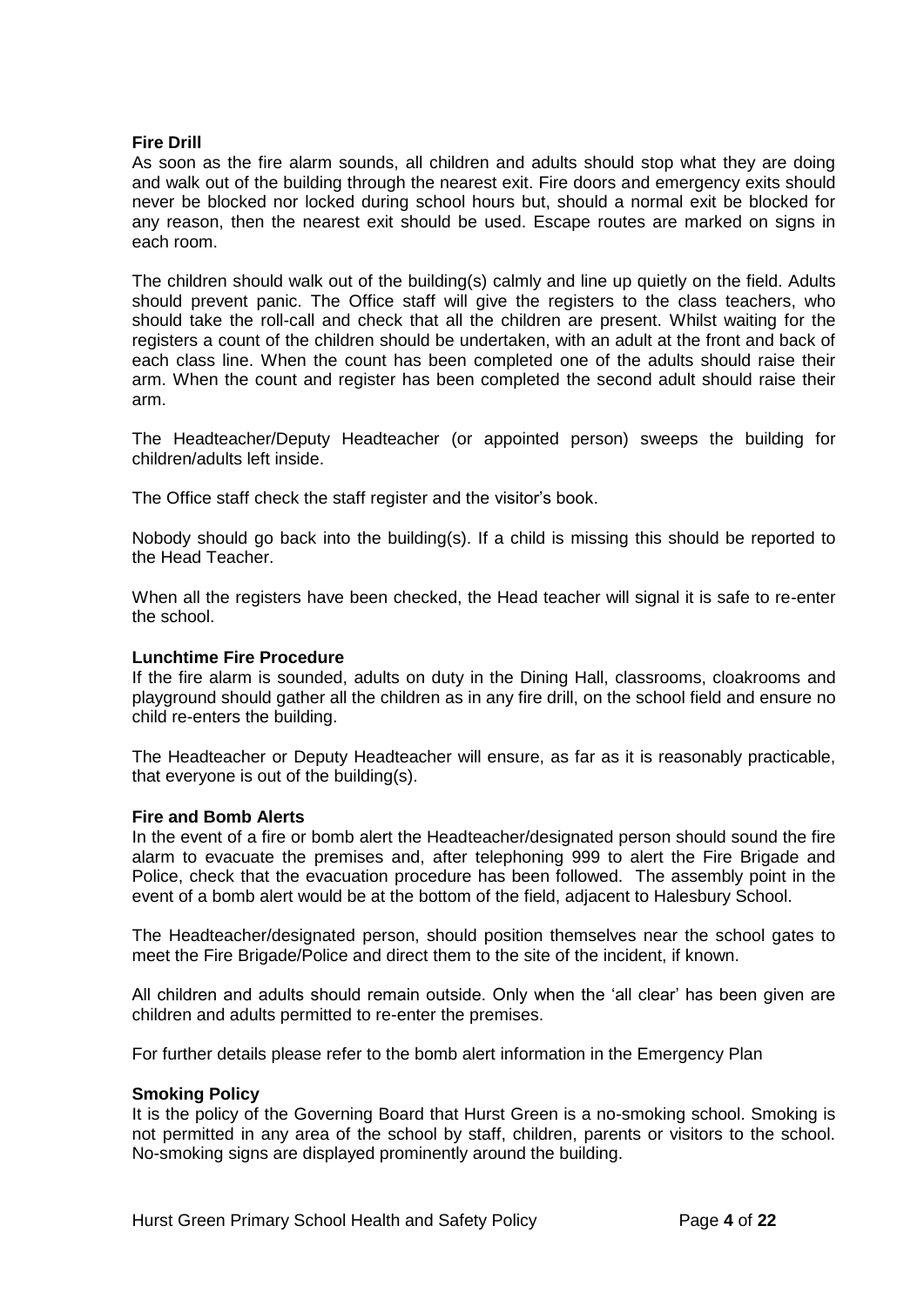# **Car Parking**

Car parking is a concern at Hurst Green, as it can be a hazard for those who use the school and for those who live or work within the vicinity of the school. Parents should not park in the school car park when dropping off or collecting children. Drivers parking cars at or near the school, while dropping off or collecting children should show consideration for the safety of pedestrians, neighbours, other road users and the immediate community.

The road markings near the school should be observed at all times.

Visitors, who have been given authorisation to park at the school, should leave a note of their car registration number with the school office when they sign in, in case the car has to be moved. People exiting the carpark must be aware of pedestrians walking past the gate.

School will contact Traffic Police and Road Safety as required.

Regular letters to parents emphasise:

- our neighbours: consideration for those who live and work in the vicinity of the school
- using the crossing patrol instead of driving right up to school, or dropping children off at the gates then driving on, rather than manoeuvring to park and thus holding up other road users
- not parking on yellow lines
- the school tries to arrange coach arrival/departure times before or after 9.00am, for school trips.

Hurst Green admonishes any adult who parks repeatedly in an inconsiderate way, obstructing other traffic or the roadway. Notice is taken of complaints by other parents and neighbours and police are informed where appropriate.

# **Animals in School**

- Hurst Green ensures that animals kept in school are acquired from an accredited source and are healthy.
- School pets should not come into contact with wild animals (e.g. mice/rats). Wild animals, whether dead or alive, should not be brought to school.
- People with cuts or infections should not touch the animals. Animals can bite and scratch and resulting wounds must be treated carefully. (See the section on first aid.) These incidents must be reported to the Head Teacher and parents.
- Food for animals should be stored carefully and safely to stop it becoming infested and it should be stored away from the children.
- The care of animals during school time and holiday time should be considered very carefully (i.e. cleaning, feeding etc.).

#### **Dogs**

Dogs are not allowed within the perimeter of the school grounds for health and safety reasons, though exceptions are made for working dogs; namely, guide dogs and hearing dogs.

Should a dog foul an area of the school grounds, the area must be cleared up immediately, as there is a possibility the children could pick up serious infections, e.g. toxocariasis.

Dogs in the area around the school should be with their owners and on a lead at all times. Parents should stay outside the school grounds when they have a dog with them and stand clear of the exit gates, so that children are not frightened.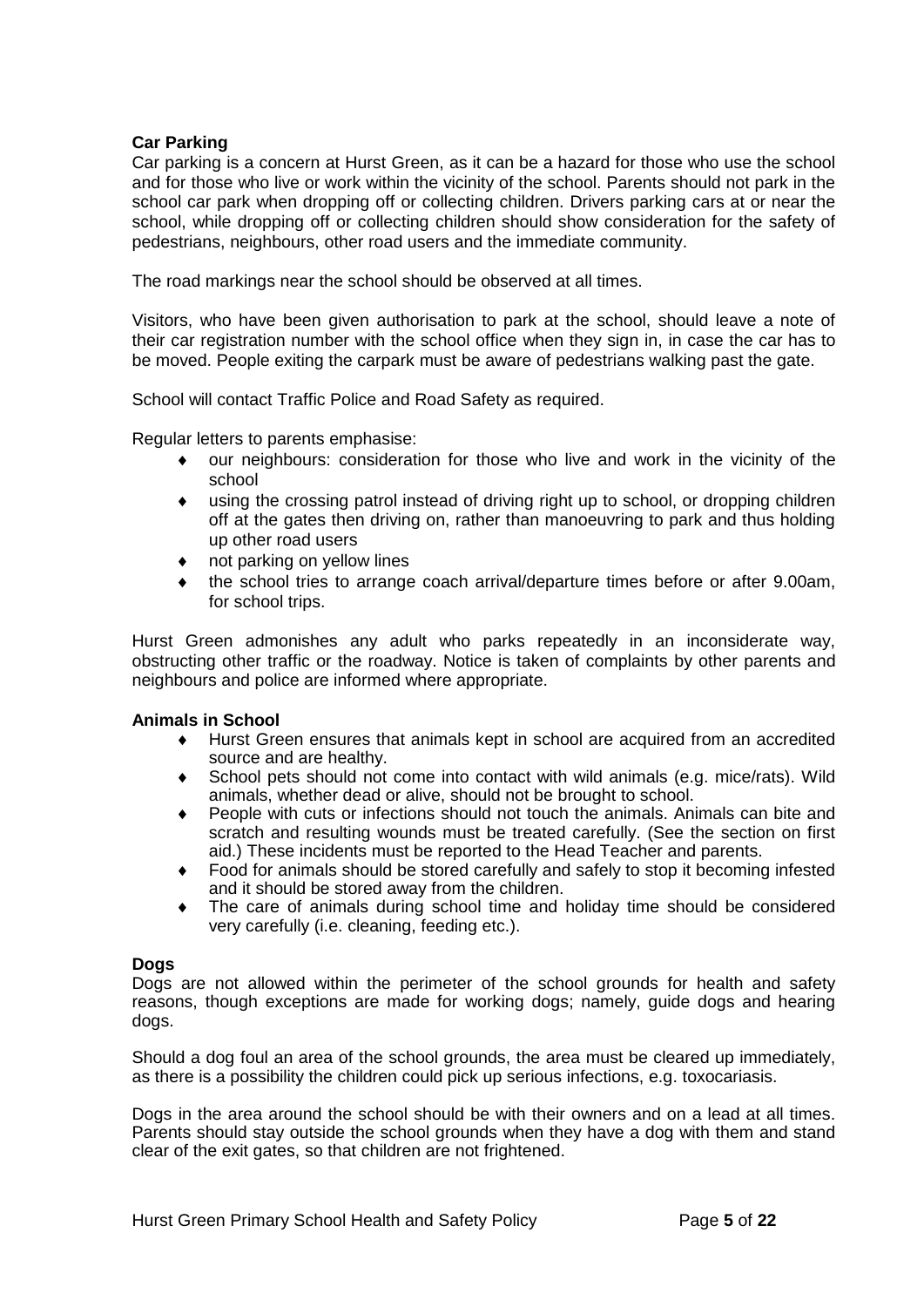#### **Manual Handling**

In the normal day-to-day running of the school, there are times when children might need to move equipment or items of furniture – perhaps chairs and/or tables, sports equipment or other small pieces of equipment.

Children should *always* be supervised when moving any equipment or piece of furniture. Some items could be heavy or awkward to handle. Children are shown how to lift and carry safely and reminded of this each time.

#### **PE and Sports Equipment**

When using large apparatus, children should be shown how to bend before lifting and moving apparatus. The supervising adult allocates the appropriate number of children to lift heavy items.

# **Furniture**

Chairs should be moved one at a time and children are taught how to carry them correctly. If a large number of chairs is needed, then the Site Manager will arrange this. Tables need one child at each end. No child should attempt to lift a table single-handed.

Small items of equipment – laptops, CD players, PE trolleys – can be moved by the children under adult supervision if necessary.

When an item of equipment or furniture is being moved from one room to another, the supervising adult should nominate a child to open and close doors.

#### **Items Children Should Not Move.**

- $\bullet$  Piano although on castors, it can tip and trap feet or fingers.
- $\bullet$  Cooker too heavy and awkward.
- Paper cutters dangerously sharp blade.
- Children should not stand on chairs or tables to remove displays, nor should they remove staples, pins etc., from display/notice boards.

#### **Security of the Premises**

The Headteacher, Deputy Headteacher and School Site Manager are the designated key holders and are responsible for the security of the building.

#### **Class Teacher**

It is the responsibility of the class teacher to make sure that their classroom is secure, the windows closed and equipment switched off before they leave the premises.

#### **Site Supervisor (Site Manager)**

It is the responsibility of the Site Manager to check regularly that all locks and catches are in working order, that the emergency lighting is working and that the fire alarm has no faults.

Before leaving the premises, the Site Manager has a duty to ensure that all the windows are closed, that the doors are locked and secure, that the security alarm is set and that all gates are locked.

#### **Headteacher/Deputy Headteacher**

The Headteacher/Deputy Headteacher performs the above functions in the absence of the Site Manager.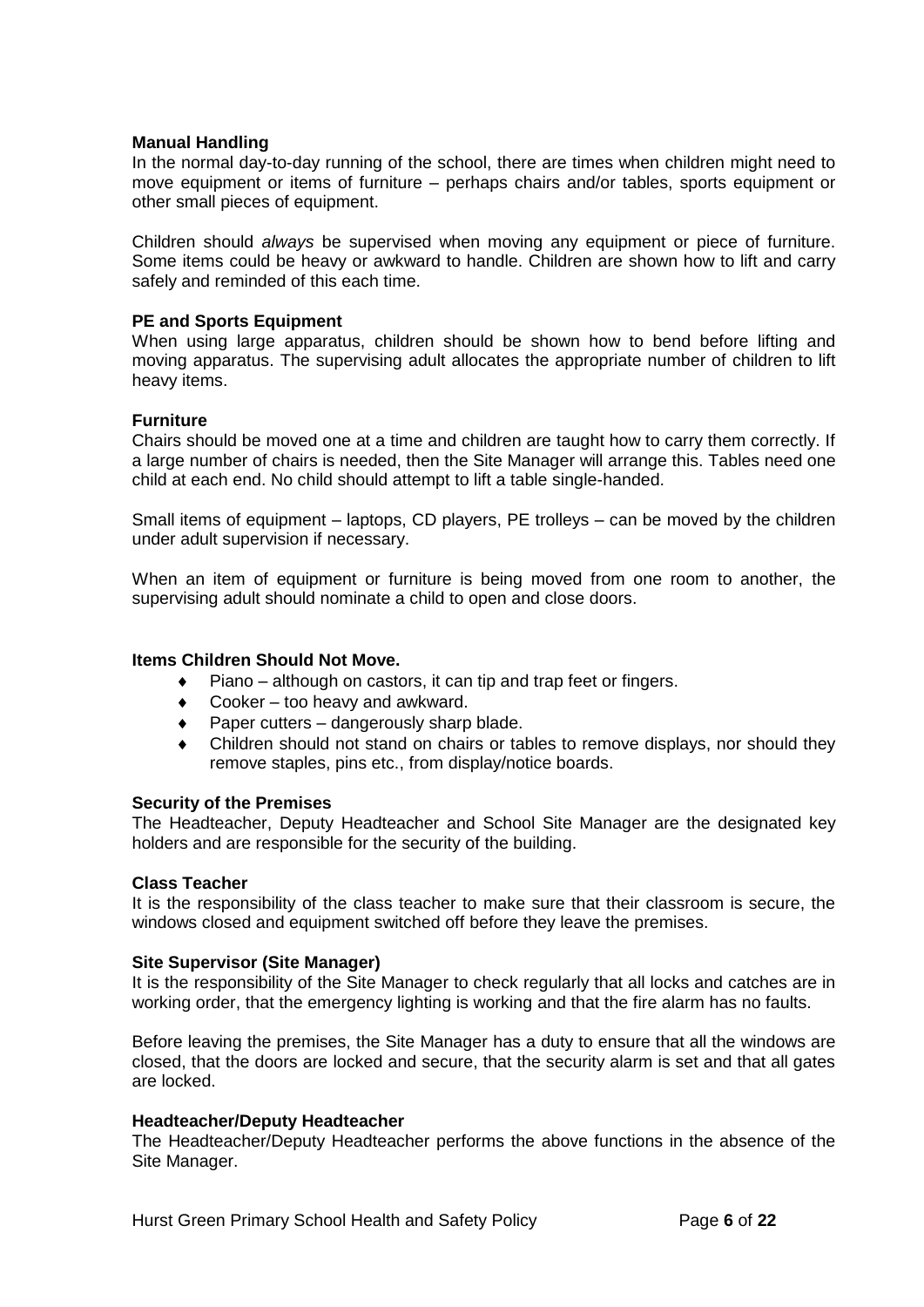The Headteacher is responsible for the security of the premises during the day. The main entrance door and gates must be closed at all times. All external doors must be closed during the school day, except at lunchtime and break times.

Any parent or visitor is welcome in school but is asked to report to the School office first. Children enter and leave school by different doors, according to their Year Group. Accompanying adults should walk round the outside of the building(s) at the beginning and end of the school day.

Although these precautions should be observed, they should in no way detract from the welcoming ambience of the school.

# **School Organisation**

Hurst Green has a Finance and Premises Committee that meets once a term and reviews safety measures to assist in reviewing the school's Health and Safety Policy and to ensure safety procedures are implemented throughout the school.

The Headteacher is responsible for Health and Safety in the school and day-to-day implementation of the policy.

#### **Contractors on Site**

- Contractors should telephone the School and make appropriate arrangements before commencing work.
- When they arrive, all contractors should report to the School Office. Contractors work under the close supervision of the Site Manager so that there is no danger to the health and safety of children or adults in school. Any concerns should be reported to the Headteacher, the contractors and the appropriate department of the LA/other Advisory Body.
- When not in use, any equipment that contractors bring into school should be stored in a safe place.
- No repairs or maintenance can be carried out in areas that children or adults are occupying; this includes cloakroom and toilet areas.
- No work should be in progress in the playground/Dining Hall during break times and lunchtime.

NB: The guidance sheet below should be given to contractors.

# **Guidance for Contractors on Site**

Hurst Green complies with the recommendations of the Health and Safety Inspector (Dudley LA) and requests you to refrain from the following practices.

- Smoking in the building or in the grounds, as Hurst Green is a no-smoking school.
- Talking to the children (who have been taught not to talk to strangers).
- Moving vehicles while children are at play.
- Working on or near the playgrounds while the children are at play.
- Leaving equipment lying around or unattended.
- Playing music during school hours.

If you have any problems, please see the Headteacher.

#### **Control of Hazardous Substances in School**

All potentially hazardous substances are kept in a locked store. Staff should order only chemicals covered by the COSHH (Control of substances Hazardous to Health) Register, which is kept by the Site Manager.

Hurst Green Primary School Health and Safety Policy **Page 7** of 22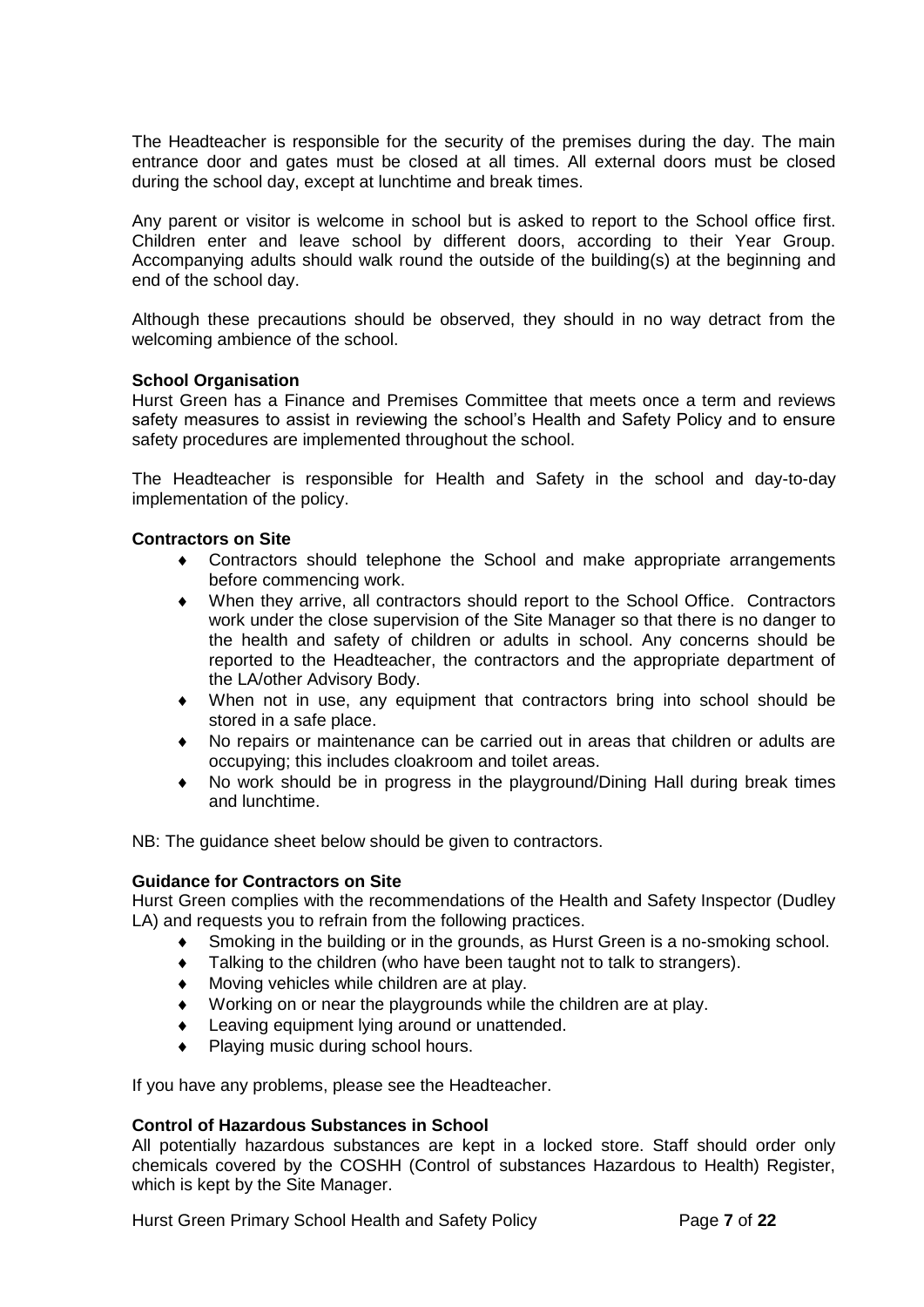Any member of staff using chemicals should check the substance against the COSSH Register and follow procedures laid down for its use, control and exposure to it. Staff should review the standard risk assessment in the light of the particular class and/or the specific equipment/accommodation in use. Any difficulties should be brought to the attention of the Headteacher.

#### **Science**

All equipment is kept in the stock cupboard between lessons.

Objects placed in unaccustomed places during experiments could cause breakage and/or falls. Teachers should make children aware of this and insist that care is always taken. Children should not carry heavy loads, nor should they run about when carrying equipment that might shatter.

Glass should always be handled carefully and, whenever possible, plastic should be used in its place. Some objects, e.g. glass mirrors, could have their edges taped to avoid sharp edges. All liquids or objects spilt or dropped on the floor should be cleaned up immediately to avoid accidents. Hot water should not be put into thick glass containers, as they might crack because of uneven expansion setting up strains in the glass.

Care should be taken when holding objects close to the eye.

There are many ways in which germs can be transferred and these should be minimised by keeping hands and equipment clean. Hands should be washed before touching anything to be put into the mouth. Tasting should not be allowed except under strict supervision. Some things might need to be disinfected. Children should not use liquids that give off vapours. Some glues can be hazardous both from the inflammability and inhalation point of view. Objects should not be pushed into the ears or nose.

Children should know some plants are poisonous and they should be aware of what these are.

Use of cutting devices – knives, scissors, chisels, etc. – can be dangerous. Eye protection should be worn when chisels are in use. Children should be shown the correct techniques for their use before handling them.

Throwing projectiles or dropping objects in investigations should be done at carefully chosen and monitored places.

It should be remembered that care needs to be taken even with everyday substances, e.g. vinegar, lemon juice, etc. are acidic. Any substance is potentially dangerous. Risk assessment should be carried out.

With naked flames (e.g. lighted candles), children should be warned to keep long hair, ties and other parts of clothing away from the flame. Candles should be fixed firmly in suitable holders. Safety goggles should be considered. Usually safety goggles are not essential, but using them is a way of encouraging good habits.

Lenses (e.g. magnifying glasses) can focus light and heat; therefore special care should be taken that children do not look at intense sources of light through these lenses. Convex lenses and concave mirrors can, in strong sunlight, cause fires if heat is focused on something inflammable.

Children should never look at a very bright light (e.g. a projector beam). Pupils should never look directly at the sun, even through dark glasses or plastic.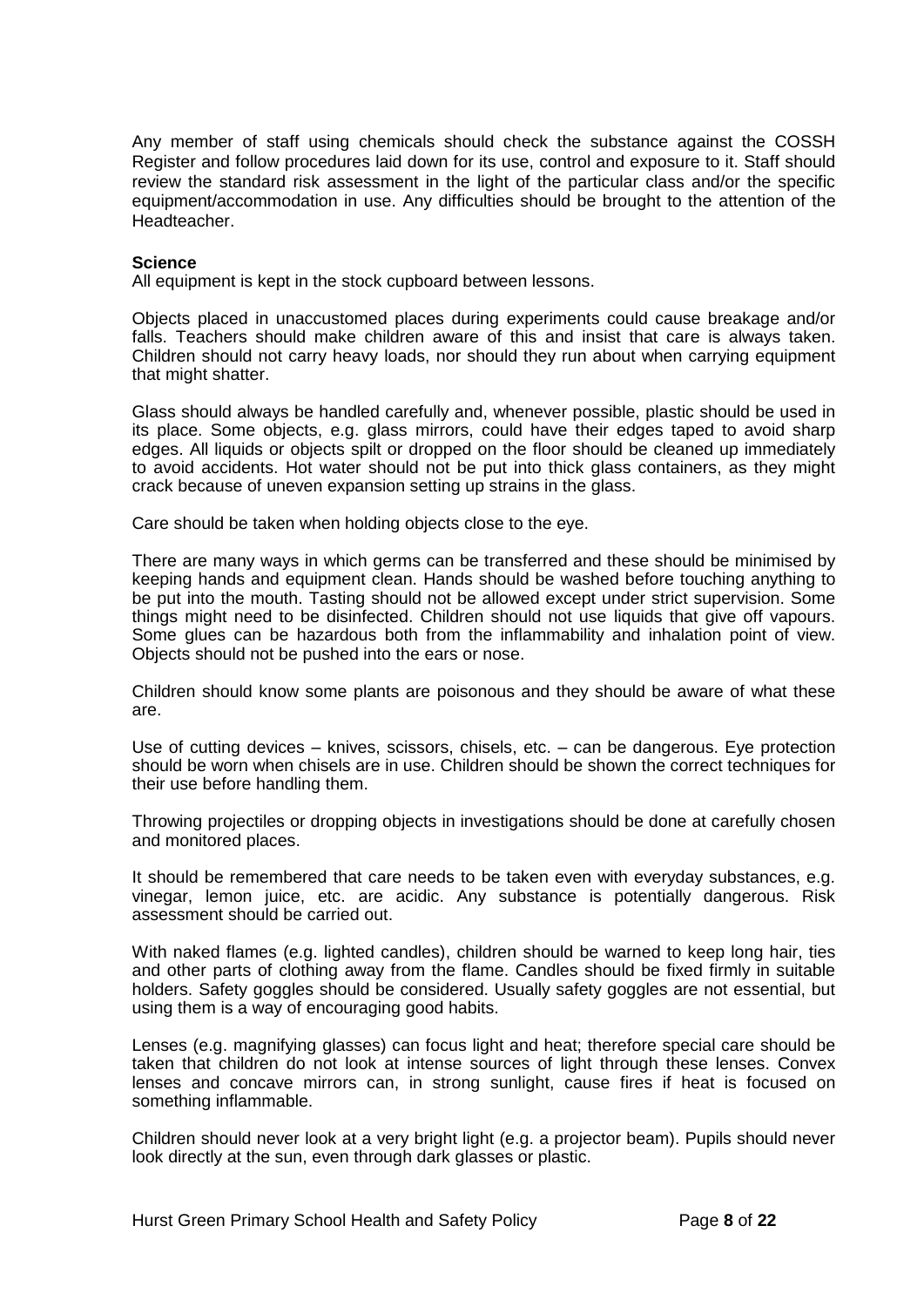Only alcohol-filled thermometers should be used. There should be no mercury-filled thermometers in the school. Magnets, although not a hazard to pupils, can affect other equipment. Plastic bags are a potential hazard and can cause suffocation.

Care should be taken when carrying out electrical work. Mains electricity should not be used – only low-voltage batteries. Where a piece of apparatus powered from the mains is used, it should be connected and switched on under adult supervision. Leads should not 'trail' across the room or tables. Any electrical equipment 'loaned' to the school should be suitable for its purpose and safe for primary-age pupils to use. All electrical equipment is subject to an annual visual inspection and/or PAT test (portable appliance test).

# **Technology**

All equipment should be stored safely and returned to its correct storage place after use. Hacksaws should be turned inwards. Craft knife blades must be retracted before they are put away.

Hardboard should be used to protect surfaces when using tools. An adult should always supervise children who are using tools. The correct procedures and techniques need to be shown to the children beforehand.

When buying wood to use in school, ensure it is bought from an educational supplier. Some woods are treated and can be harmful to children. 'Donated' wood should not be accepted unless the source has been investigated.

# **Equipment**

- Do not allow children to use staplers and staple guns and store them out of their reach.
- Do not allow children to use adult scissors and store them out of their reach.
- Do not allow children to use whiteboard sprays and store them out of their reach.
- When using glue guns, the children should be well supervised. Younger children should not use the guns on their own.
- Designate an area for using the glue gun. Only one child should be in the area using the gun at any one time. Keep all the other children well away.
- The item being glued must be left for a few minutes to cool.
- If a child should burn him/herself, the wound should be run under the cold tap. If there is doubt about the severity of the burn, a designated First Aider or the Headteacher should be consulted.

#### **Food Technology**

Hurst Green recognises the importance of cooking and baking as part of the Technology Curriculum but is aware that certain children are allergic to various foodstuffs. Basic hygiene practices are observed, such as the children washing their hands before handling foodstuffs and tying back long hair. The area to be used is wiped clean after the cooking/baking has taken place.

Classroom organisation is of the utmost importance for food technology lessons. All necessary equipment and ingredients should be in the immediate vicinity and prepared beforehand, ready for use.

When cooking in the staffroom children must be supervised closely at all times and must not be allowed to use the cooker.

The class teacher should exercise vigilant supervision of children when they use any potentially dangerous equipment.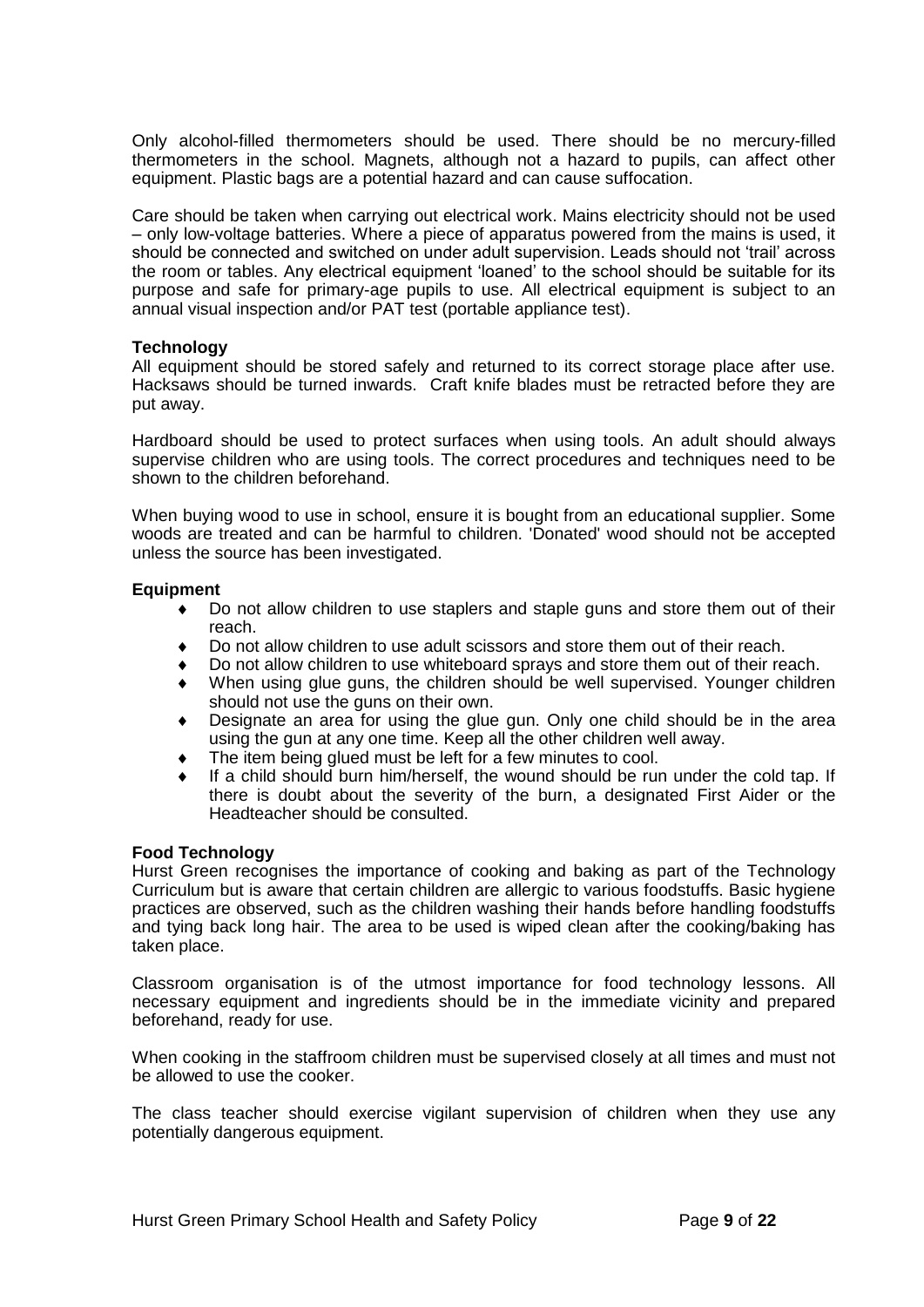# **Musical Equipment**

The location of the lesson, and the volume of sound produced, should be taken into consideration when planning a Music lesson. Avoiding the distraction of other classes is of utmost importance. All musical instruments and any electrical equipment should be returned to where it is stored after use.

Occarina's must be sterilised before use by another class.

# **Protective Clothing**

- Aprons should be worn for all painting activities and any potentially messy craft activities. Painting shirts should not be worn for Food Technology lessons. Children should wear the aprons used for Art or others provided especially for Technology.
- If handling soil for any activity, gloves should be worn.
- Teachers should have goggles to hand, in readiness for science activities requiring their use.
- In the case of accidents involving blood, all staff should wear plastic gloves and aprons.

#### **Physical Education**

**Hurst Green always has the safety of the children in mind. There is a risk element to Physical Education of which the school is aware. (See following notes.)**

General points to be considered when teaching PE

- The teacher should be dressed appropriately, with jewellery removed. The correct footwear is essential to ensure quick and safe movement when necessary.
- The children should change into T-shirt, shorts/skirt and pumps for any physical activity for safety and hygiene reasons. Baggy clothing should be discouraged. Earrings must be removed.
- The teacher should be aware of what the children are doing throughout the session and should not leave them on their own.
- Children who have forgotten their PE kit should sit and watch the rest of the class.
- $\bullet$  If a child constantly forgets their PE kit, parents should be contacted, reminding them that PE is part of the National Curriculum and it is therefore necessary that their child's kit is in school ready for the lesson.

#### **Gymnastic Safety**

- Large pieces of gymnastic apparatus should be moved only when there is a member of staff present. All equipment should be checked by a member of staff and returned to its proper place at the end of the lesson.
- The teacher must consider if the environment is safe and whether dangerous situations can arise. Is the floor wet or slippery? Is the area clear of superfluous equipment (tables, chairs, filing cabinets)? Are the mats in the right places? Are all the fixing points and bolts in the right places?
- The children should be 'warmed-up' sufficiently before the lesson begins, to avoid injury. The teacher should be able to see the whole class (important during apparatus work).
- Is the apparatus suitable for the age of the children? The teacher should know how many children are safe on each piece of apparatus and should group the children accordingly.
- If only one person at a time can go on the apparatus, make sure the next child does not start until the first is off the apparatus and mats.
- Discourage the children from touching each other (especially giving support), unless the specific task you have given them requires it, e.g. partner work.
- Beware of demonstrating an exercise with the most able child, as this could influence other children to attempt a task beyond their capabilities.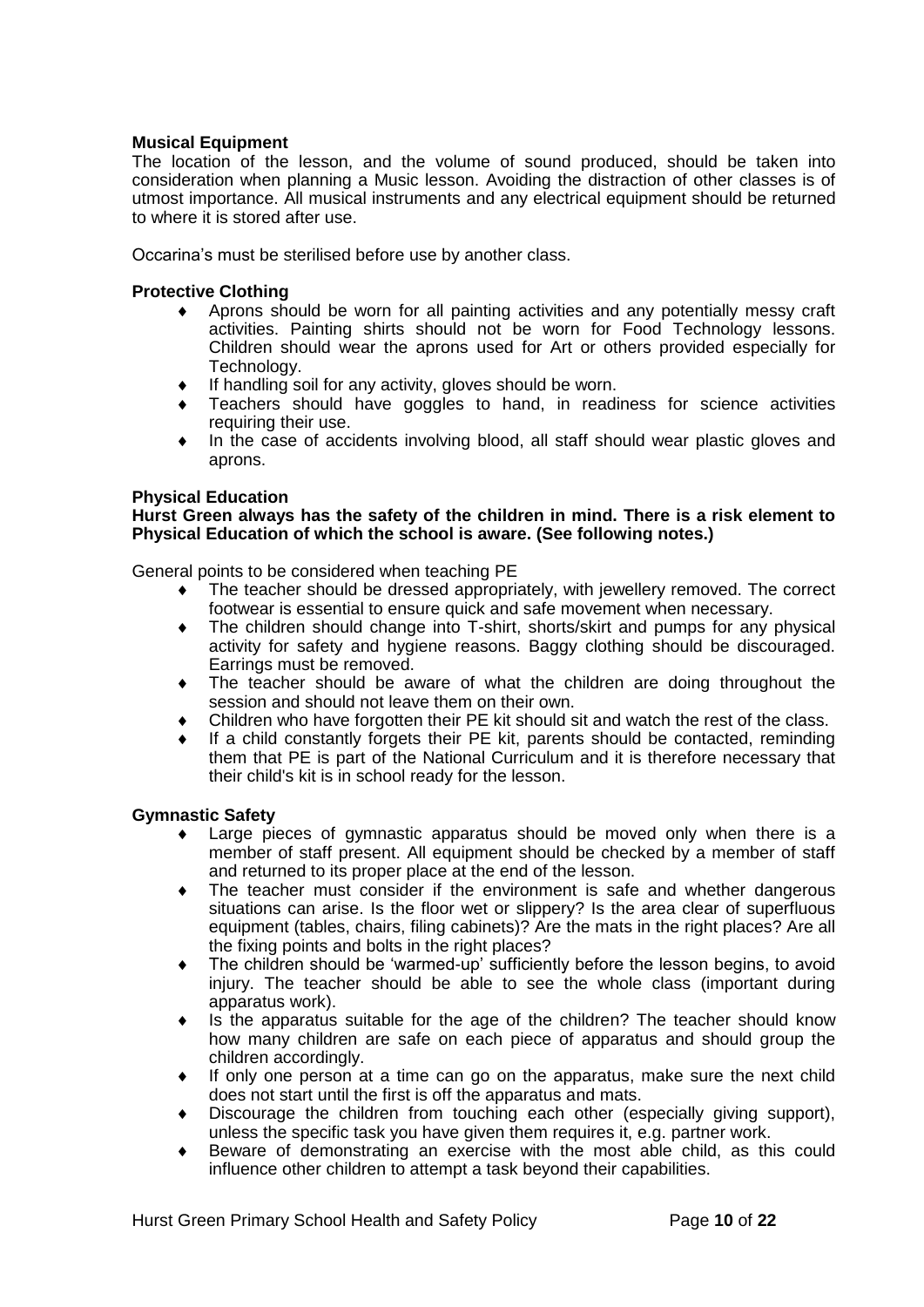#### **Games Safety**

Ensure all equipment is safe and nothing is cracked or broken. All equipment should be checked again and put away at the end of the lesson.

Children may take the equipment from the hall or shed but should be supervised.

If playing in the school team against another school, the children should follow certain codes of behaviour. They should take care when getting in or out of cars and crossing roads.

At the match, teachers should ensure that all the children can be seen. They should make sure that all the children have transport home and that their parents have been notified who is bringing them. If a member of staff uses his/her car to transport children, the appropriate personal insurance cover should be arranged, as Dudley LA does not insure teachers when carrying children.

#### **Dance Safety**

Although dance is less dangerous than other physical activities, teachers should be aware of certain hazards.

- Children should dance in bare feet or wear pumps.
- Children should be discouraged from running around in a boisterous manner.
- The teacher should make sure there is nothing in the Hall on which children could harm themselves.

#### **Swimming Rules**

Teaching staff should accompany the children when travelling to and from the pool, the lead teacher having a list of all the children in his/her care and the numbers involved.

The children should be counted on leaving school, on entering and leaving the pool and when leaving the swimming pool.

The children should know the layout of the Leisure Centre, including where the swimming pools and changing rooms are.

The swimming teacher at the pool should make sure the school staff know where to find the nearest life-saving equipment, first-aid box and telephone in case of an emergency.

Staff to pupil ratio must be at least 1:20 on the poolside. Staff must be in/around the changing rooms when the children are changing; however, teachers should not embarrass the children. Children with long hair should wear swimming caps.

#### **Administration of Medicines during School Hours**

Please see separate policy.

#### **First Aid in school**

All staff in the school deal with minor incidents requiring first aid.

During lessons, first aid is administered by teaching assistants or the office staff. If an accident occurs in the playground and first aid is required, one of the staff on duty in the playground should request the assistance of the child's class teacher, or a first aider as appropriate. At lunchtimes, the Midday Supervisory Assistants or office staff administer first aid.

If there is any doubt about the correct first-aid procedure, the qualified First Aiders should be consulted.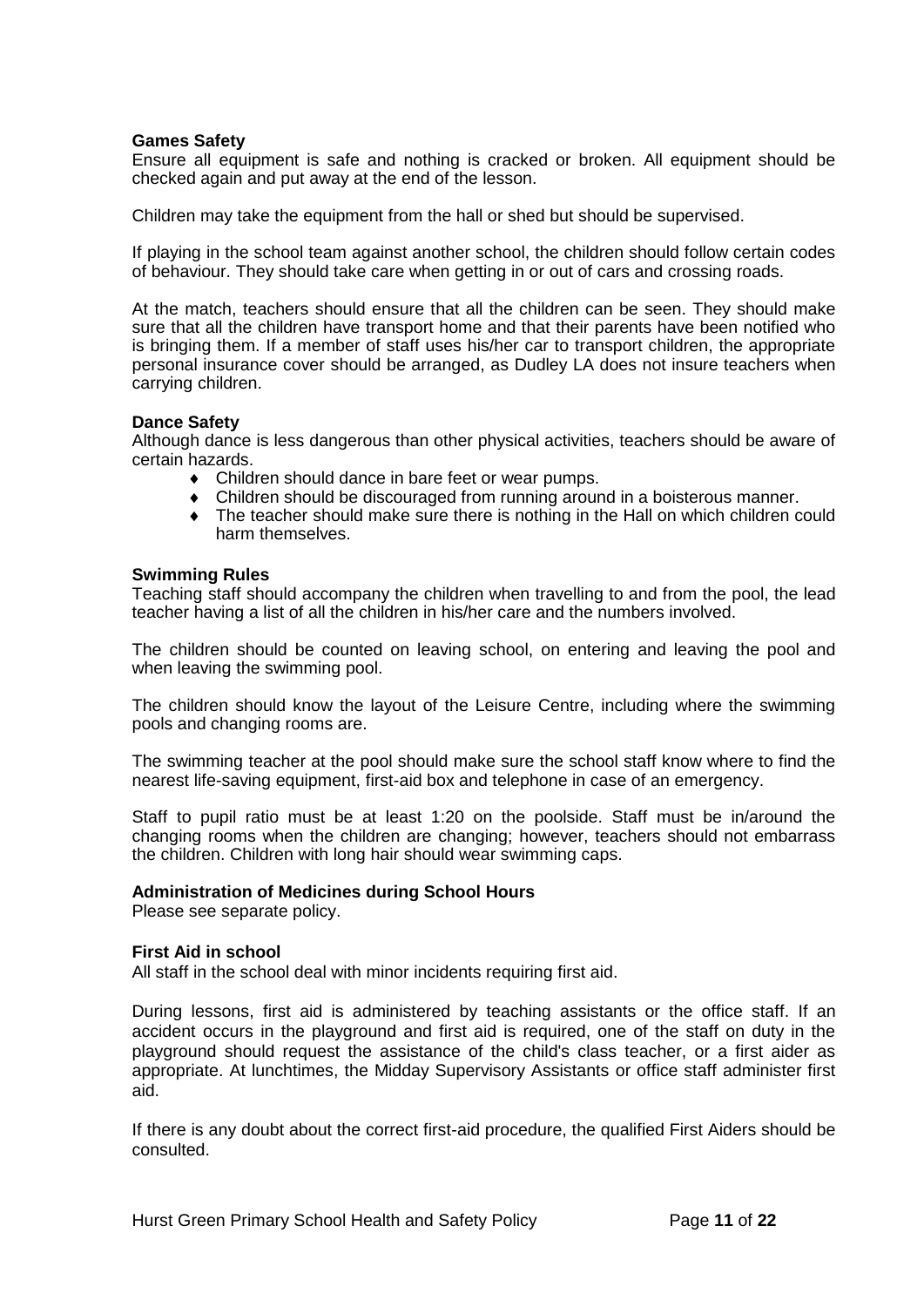The qualified First Aiders at Hurst Green are:

| Mrs T Blakeway | Mrs S Butler     | Mrs J Evans |
|----------------|------------------|-------------|
| Mr A Lander    | Mrs L MacFarlane | Mrs K Owen  |
| Mrs K Rees     | Mrs S Round      | Mr A South  |
| Mr T Tinslev   | Mrs S Yeomans    |             |

All are paediatric first aid trained

# **Playground First Aid Procedures**

Under normal circumstances, children attend the office to receive first aid or the medical room at lunchtime, however, there are instances where this would not be the appropriate course of action.

Children must not be moved when there is any doubt about injuries sustained. If a child cannot get up themselves, then an adult should not attempt to help them up. The injured child should be left where they have fallen and a trained first aider (see yellow sheet displayed in all public areas and classrooms) sought to make a decision on actions to be taken with an ambulance called if necessary.

A child should be accompanied to the school office if the nature of the incident makes this necessary, or where there is any doubt about the injury sustained. After an initial assessment to determine the nature of the injury and whether it's appropriate for the child to get up by themselves and walk to the office, a decision should be made about whether they need an adult to accompany them. Should a child become faint and fall for example, accompanying children would be unable to support the injured child.

There are no defined ratio numbers for school playgrounds but there would never be less than two staff on duty, and more if the layout of the playground makes this necessary. An emergency and helping hand card will be available by playground doors for adults to summon additional help when required, for example if one member of staff is taken off duty to attend to an injured child.

#### **Recording Accidents**

Head bumps and other accidents are recorded in the accident book which is kept in the school office. Parents are informed of minor head bumps at the end of the school day and/or given an advice note as appropriate. For more severe bumps/accidents parents are informed immediately.

Accident reporting at Hurst Green follows Dudley MBC's procedure for accident reporting and investigating.

#### **First-Aid Boxes**

The locations are marked by a green cross. There is a defibrillator located in the school hall.

#### **Person Responsible for Supplies**

The office staff are responsible for checking the contents of the first-aid boxes regularly and for placing orders to replenish stock. All staff are responsible for notifying office staff if the contents of any of the first-aid boxes are running low.

#### **Allergies/Long-term Illness**

A Medical Register is kept in the school office. This records any child's allergy to any form of medication, food products or insect stings (if notified by the parent); any long-term illness, for example asthma; and details on any child whose health might give cause for concern.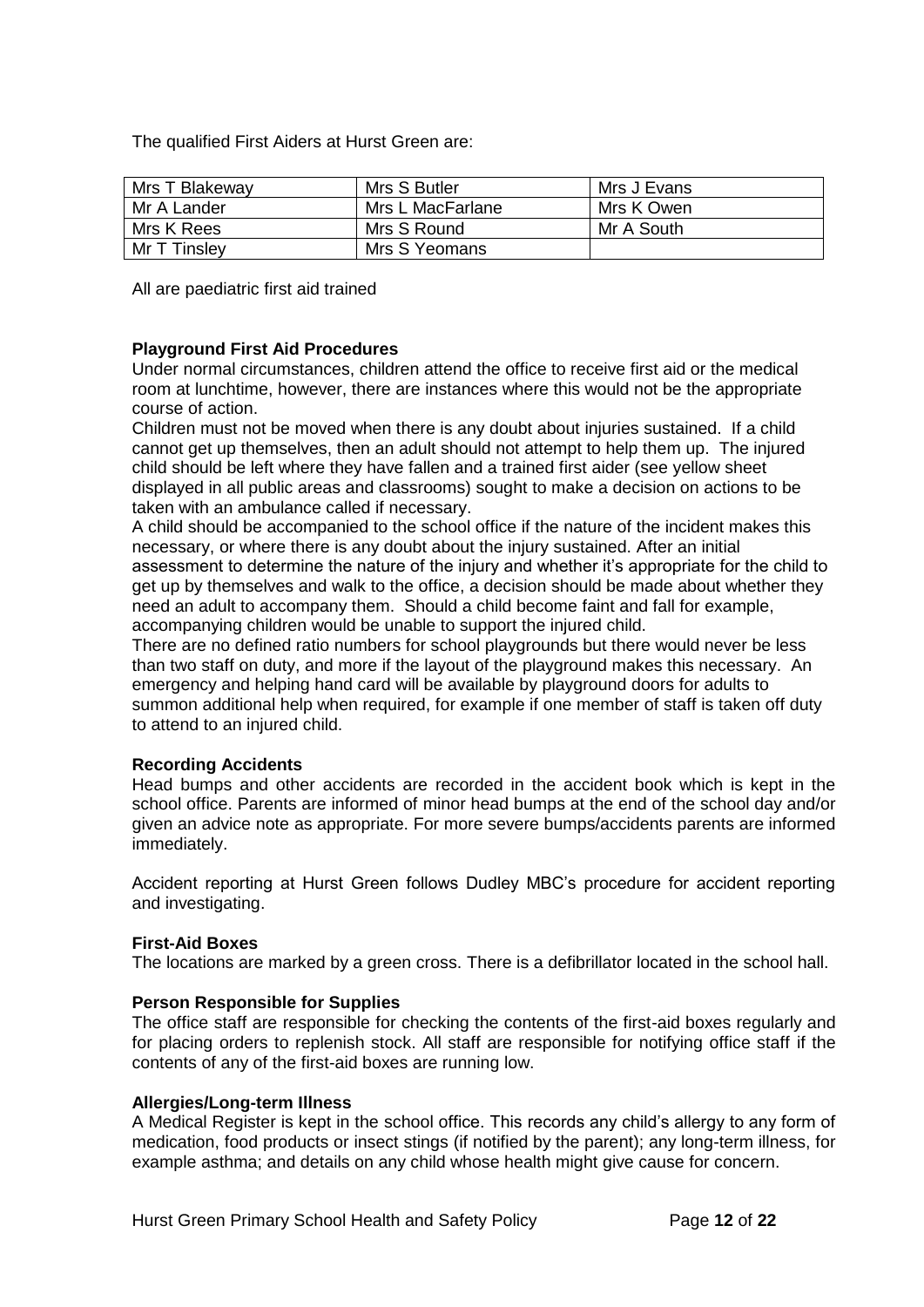Care plans are also available for children with long-term illness, completed by the school health adviser and parents.

# **Courses**

First-aid courses are advertised, and all staff are encouraged to attend.

# **Educational Visits**

All off-site trips will be subject to risk assessment Evolve Dudley LA's educational visits proforma. See appendix 2.

# **Walking procedures**

Maximum amount of high vis to be worn.

Children are to be encouraged to keep up with group (slower children can be put to the front) Lead staff will periodically stop the group to ensure all children are caught up.

Children will be spoken to about keeping together before the walk.

Staff should be spread and not grouped in 2s (especially at the back of the line Staff should all be vigilante- at all times- during the walk and keep an eye on group the and management of children's behaviour and pace.

Children in front of each adult should be close to contact of the next adult ahead.

Groups are stopped before crossing to ensure both staff and children are in the road for a minimal amount of time.

All crossing staff MUST be wearing high vis.

# **Playground Equipment**

Playground equipment and its use is supervised during all breaks within the school day. This equipment is checked on an annual basis by an authorised company.

A decision is made if inclement weather means that equipment becomes unsafe to use on a particular day.

# **Playground Duty**

Please note that this guidance also refers to free play supervision at times other than playtime e.g. Golden Time.

If any equipment is to be used during playtime, you must carry out a visual safety check before allowing the children to use the equipment. If any hazards are noted, these must be reported and children not allowed to use the equipment until rectified.

Constant diligence in monitoring the playground/field is essential. The location of staff on duty is very important; staff should position themselves around the play area, in a position that affords a good view of the area. Staff should patrol the area, keeping eyes on the pupils. Staff should be suitably distributed to ensure appropriate supervision, not standing or sitting together in groups. Staff should not stand with another member of staff and become distracted, e.g. by chatting. You should be watching the children at all times, unless dealing with an incident.

If a child requires first aid, please follow the first aid procedures, remembering not to move a child who cannot get up by themselves and, for the walking wounded, to accompany any potentially serious incidents to the first aid room yourself.

There are a number of trained first aiders on the premises during lunchtime and playtime. They have all received appropriate First Aid training and this is kept up-to-date.

If leaving the playground will leave an inadequate number of staff on duty, you should use the playground helping hand to summon additional adult help outside.

As you are patrolling the area, if you notice any potential health and safety risks, these should be reported via the office using the usual procedure. If the risk is high, you should cordon of the area, or take other measures as appropriate to negate the risk.

During hot weather, children will be encouraged to wear a hat, sun cream and drink

Hurst Green Primary School Health and Safety Policy Page **13** of **22**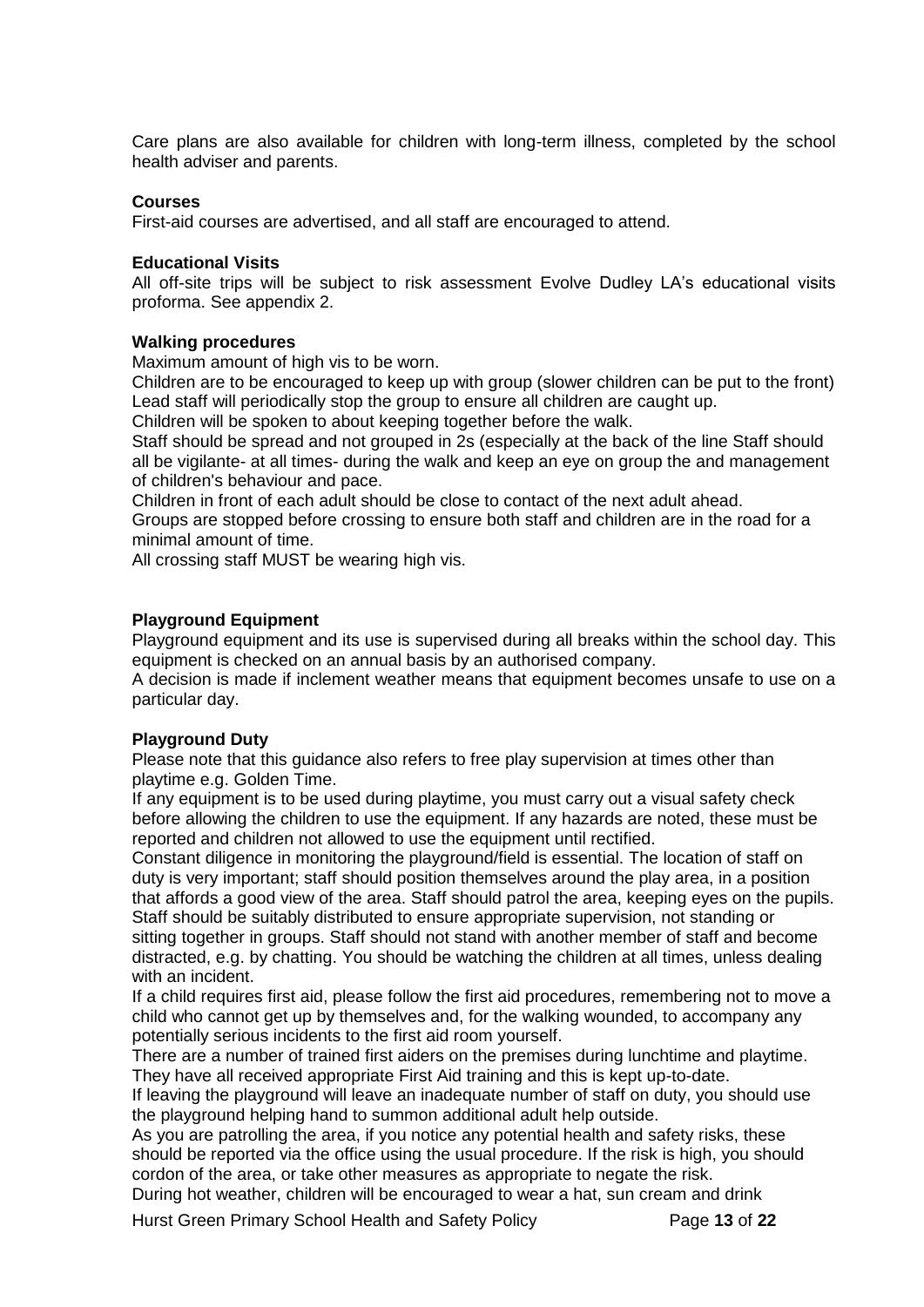plenty of water. It is a parent's responsibility to ensure that their child has sun protection and they are reminded of this in newsletters throughout the year.

There are no minimum pupil/staff supervision ratios laid down in law. The DfES advises that the numbers of staff (teachers or midday supervisors as appropriate) on duty at any one time should be determined according to the results of a risk assessment which takes into account the ages and abilities of the children and the geographical features of the school. The considerations here are based on health and safety law and the ratios must be in line with the minimum requirements necessary to ensure that children are safely supervised at all times.

At Hurst Green there will never be less than two members of staff on duty at playtime, but if equipment is being used or the area contains multiple corners, it may be necessary to have more than two in order to adequately supervise. If staff do not consider the level of supervision is adequate, a member of SLT should be alerted immediately. Staff duty rotas for playtime can be found in the Staffroom and at various points around school.

Staff on duty should be out in the playground before the children start playing. Staff releasing children to the playground should check that there is a member of staff on duty. Children should usually stay within sight and hearing of staff and always within sight or hearing. Staff will ensure that they maintain sight and/or hearing of children. At playtimes staff will consult each other to decide on the best position to maintain sighting and/or hearing;

Children are inventive, and use playground equipment in many different ways not intended by the manufacturer. They must be instructed how to play and how not to play on play equipment. If large equipment, such as the trim trail or climbing frame, is being used, there should be an additional member of staff on duty to specifically supervise that area. Class teachers should ensure, at the beginning of the year, that children are instructed in how to play safely using the playground equipment – warn and inform. Children should be told to leave surface materials alone – e.g. stones, sticks, rocks etc.

On the blowing of a whistle, children should be taught to stand still and listen for further instruction.

Children should be taught that a three blows of the whistle in short succession, repeated multiple times, means that they should enter the building immediately, by walking to the nearest entrance.

The school's Behaviour Policy and Code of Conduct apply to lunchtime and playtime as well as in the classrooms. All adults should apply the policies consistently and all children should respect all adults equally.

When a child does not follow the school Behaviour Policy or Code of Conduct during lunchtime or playtime they may be required to miss an appropriate amount of playtime, e.g. 5 or 10 minutes.

For more serious behaviours children may miss the whole of their lunchtime play or playtime and be referred to the Headteacher or Deputy Headteacher for further sanctions. Staff on duty at lunchtime and playtime must communicate with relevant staff regarding any sanctions applied.

If the area you are supervising has a corner in it, staff should be positioned so as to see round the corner at all times.

Mugs of hot tea/coffee are not permitted on the playground/field area.

If staff on duty consider the field to be slippery, then the playground only will be used. If staff on duty believe the weather to be incompatible with outdoor play, then wet play will take place.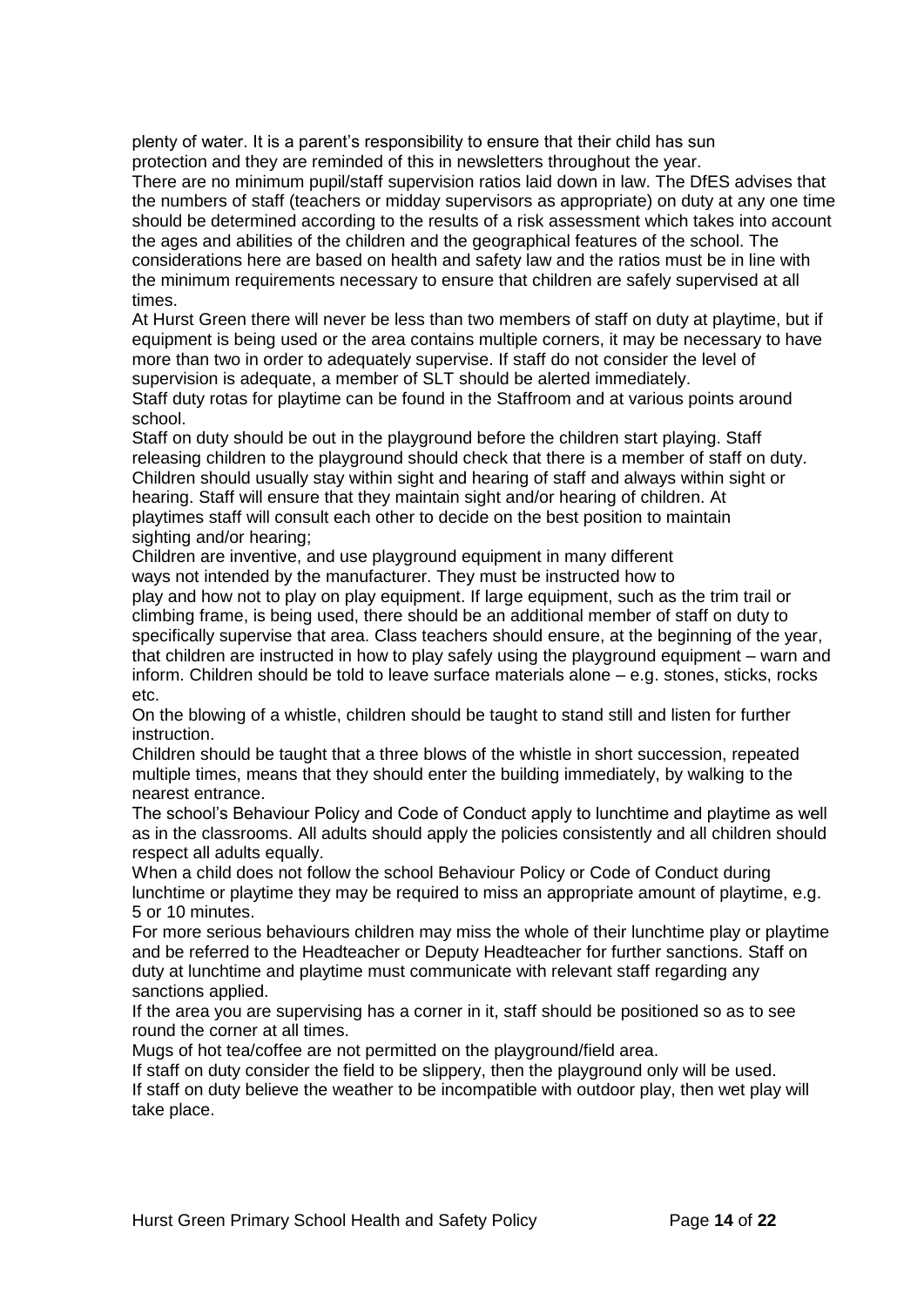# **Playground First Aid Procedures**

Under normal circumstances, children attend the office to receive first aid or the medical room at lunchtime, however, there are instances where this would not be the appropriate course of action.

Children must not be moved when there is any doubt about injuries sustained. If a child cannot get up themselves, then an adult should not attempt to help them up. The injured child should be left where they have fallen and a trained first aider (see yellow sheet displayed in all public areas and classrooms) sought to make a decision on actions to be taken, with an ambulance being called if necessary.

A child should be accompanied to the school office by an adult if the nature of the incident makes this necessary, or where there is any doubt about the injury sustained. After an initial assessment to determine the nature of the injury and whether it's appropriate for the child to get up by themselves and walk to the office, a decision should be made about whether they need an adult to accompany them. Should a child become faint and fall for example, an accompanying child would be unable to support the injured child.

There are no defined ratio numbers for school playgrounds but there would never be less than two staff on duty, and more if the layout of the playground makes this necessary. An emergency and helping hand card will be available by playground doors for adults to summon additional help when required, for example if one member of staff is taken off duty to attend to an injured child.

# **Employee Health and Wellbeing**

Dudley LA's employee wellbeing service support the school and staff are referred as outlined in the LA's staff absence policy.

#### **Slips, trips and falls on the level**

Where there is the potential for slips, trips and falls in school working procedures are put in place for example when mopping floors, absorbent floor mats are placed in near entrances and regular monitoring is undertaken.

#### **Snow and Ice**

A snow plan has been produced outlining the main pedestrian routes that the Site Manager will strive to keep open during snow/ice conditions. The plan is made available to staff and parents on the school website. If it becomes impossible to keep these routes clear, the Headteacher using this information and other contributing factors, may decide to close the school.

#### **Asbestos**

All staff have been made aware of the location of any asbestos in school. All contractors complete an asbestos declaration form and have access to the asbestos register while working on site.

#### **Legionella**

IWS provide advice and regular monitoring. They have assisted with the preparation of the school's legionella risk assessment.

**V Kelly June 2020**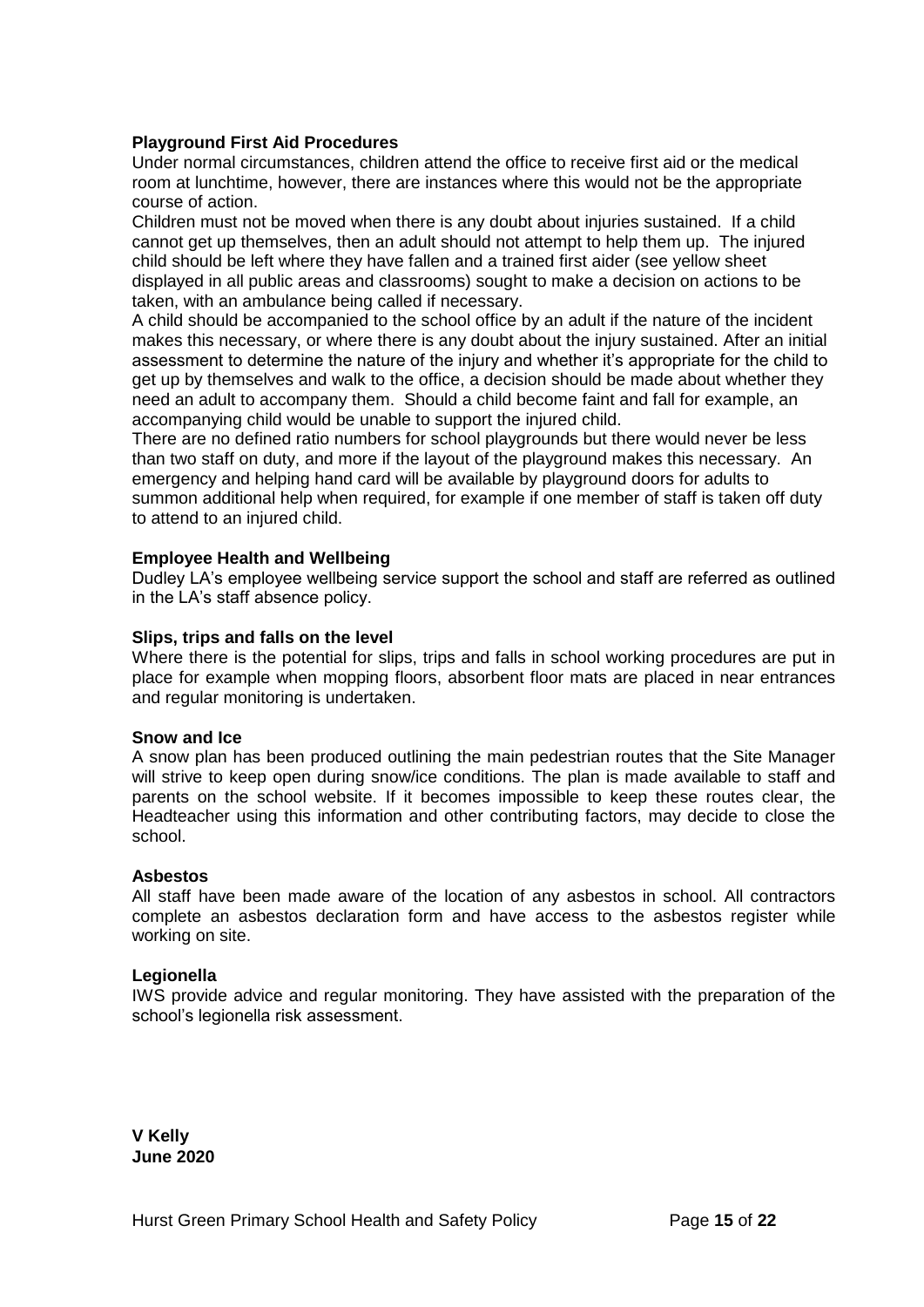# **Further Information**

**This practice policy should be used in conjunction with Dudley LA's schools model health and safety policy. This can be obtained through the DVRC and the intranet.**

**Useful Documents and Resources can be obtained from Dudley MBC Health & Safety Department, Health Protection Agency or HSE**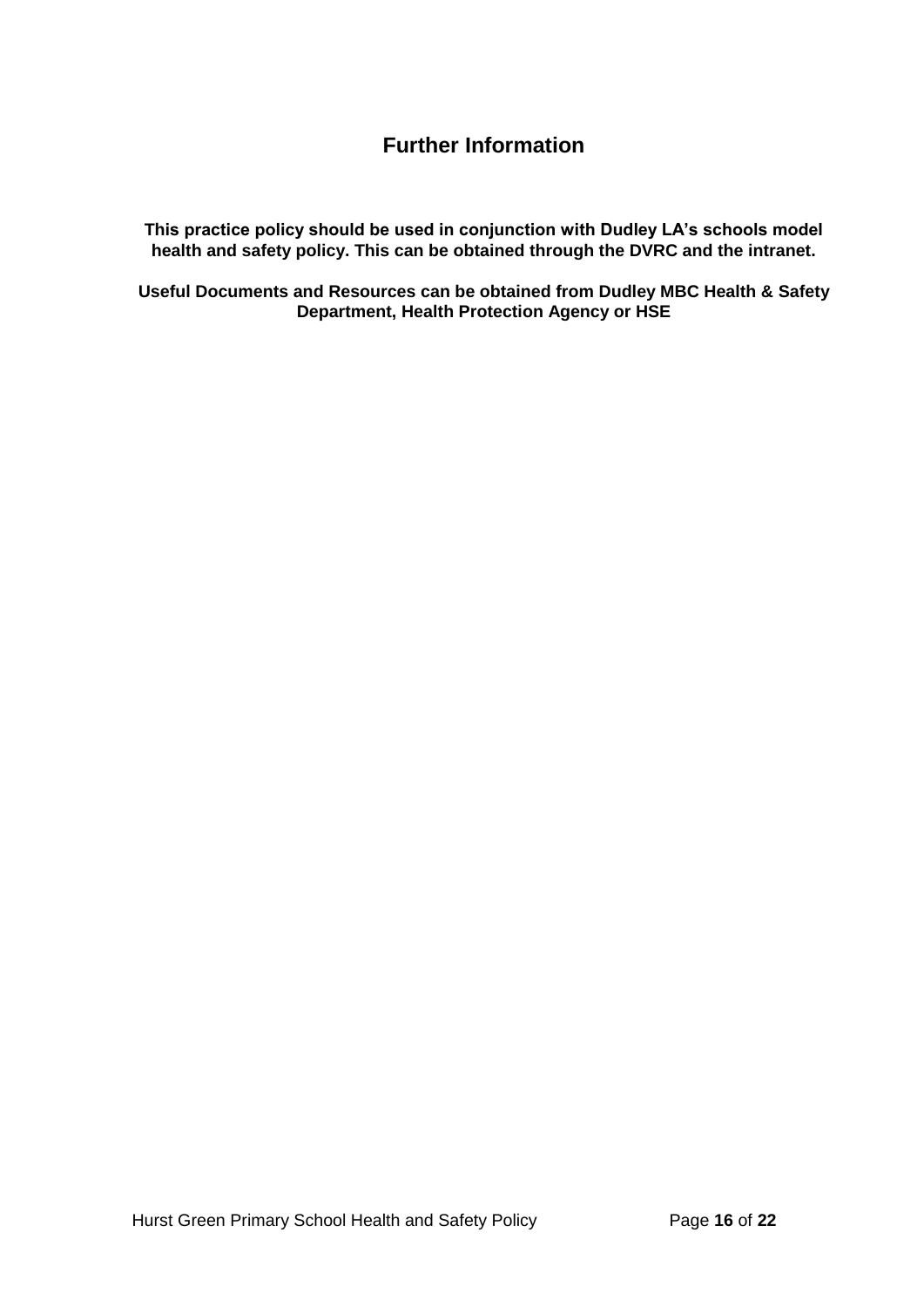# **Appendix 1 Checklist for supply/temporary staff**

- Fire doors in corridors should be kept closed
- Outside fire doors in classrooms should be unlocked each morning
- Emergency fire drill information is displayed in every classroom (please read this information when entering the classroom)
- Fire evacuation marshalling area is situated: on the field, away from the buildings, near Halesbury School

The First Aid Station is situated: in the school office or medical room. There is a red medical box in every classroom.

The qualified First Aiders at Hurst Green are:

| Mrs T Blakeway | Mrs S Butler     | Mrs J Evans |
|----------------|------------------|-------------|
| Mr A Lander    | Mrs L MacFarlane | Mrs K Owen  |
| Mrs K Rees     | Mrs S Round      | Mr A South  |
| Mr T Tinslev   | Mrs S Yeomans    |             |

All are paediatric first aid trained

- Plastic gloves and aprons are in the school office
- No tablets or medicines are to be kept in classrooms
- A trolley for moving heavy objects is kept by the site manager
- Pupils/teachers must not stand on chairs or tables
- Pupils must remove all jewellery and watches for P.E., dance or games lessons
- Pupils must wear suitable clothing and footwear for P.E. and dance

Any problems must be reported to the Headteacher immediately.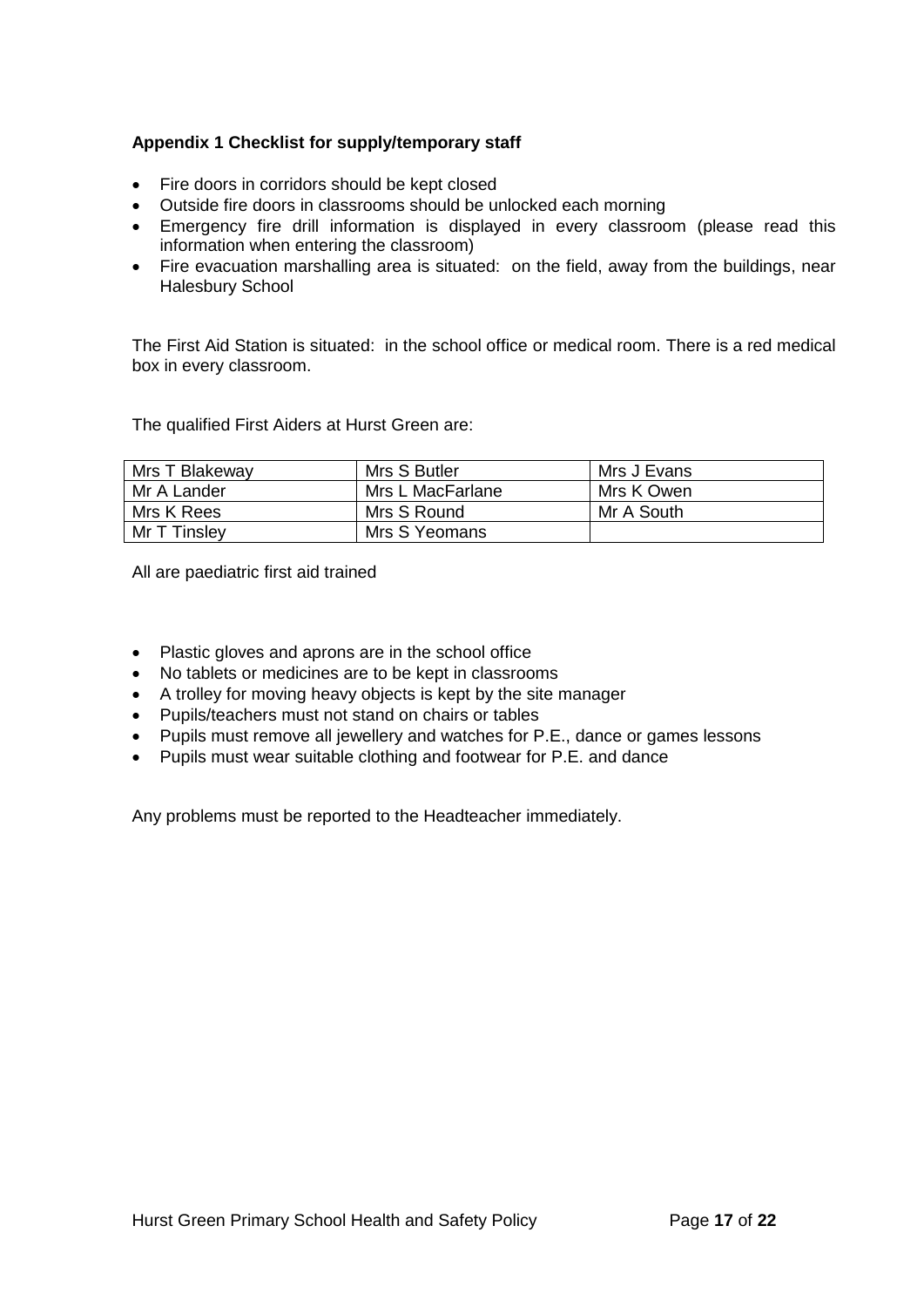# Appendix 2

# **Guidance notes on Risk Assessment**

The following is to acquaint all staff with the principles of risk assessment so that they may assist their manager/supervisor to fulfil their responsibility for this process.

i) **Look for the hazard** – look for what could reasonably be expected to cause harm, and identify the type of hazard, which could result in serious harm or affect other people. Ask colleagues what they think. Do not forget to consider "invisible" hazards such as workload stress and workplace bullying.

- ii) **Decide who may be harmed and how**  think about the client, and other people who share your workplace. Is there a possibility that they could be hurt in your activities?
- iii) **Evaluate the risks arising from the hazards and decide whether existing precautions are adequate or more should be done** – evaluate the risk s arising from the hazard into  $H = high$ ,  $M = medium$ ,  $L = low$  and decide whether existing precautions are adequate or more should be taken. Even after all precautions have been taken, usually some risk remains. The aim is to make all risks small by adding precautions if necessary.
- iv) **Record your findings**  write down your significant hazards and your most important conclusions to show that:
	- proper checks were made;
	- who might be affected
	- you dealt with the obvious significant hazards; and
	- the precautions are reasonable and the remaining risk is low

Assessments need to be suitable and sufficient – not perfect.

v) **Review your assessments from time to time and revise if necessary** – if there is significant change, you show review the assessment taking into account any new hazards. It is good practice to review your assessments from time to time.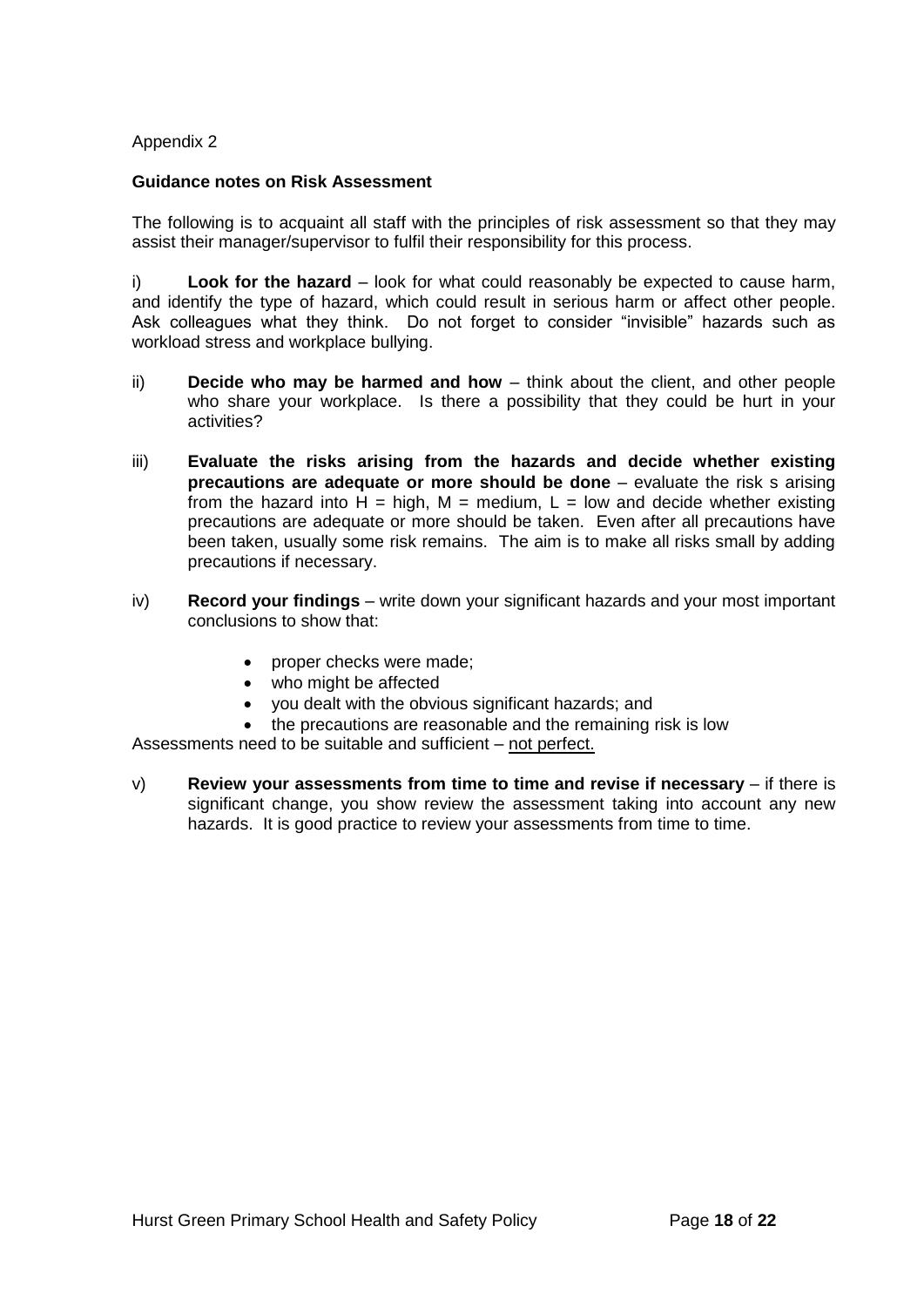# **Description of activity / event**

|                                                |                           |       | <b>IMPLICATIONS</b> |                        |              |      | <b>RISK BEFORE</b><br><b>ACTION TAKEN</b> |     |                                       |
|------------------------------------------------|---------------------------|-------|---------------------|------------------------|--------------|------|-------------------------------------------|-----|---------------------------------------|
| <b>IDENTIFIED SIGNIFICANT</b><br><b>HAZARD</b> |                           | STAFF | PUPIL               | <b>OTHER</b><br>PUPILS | <b>OTHER</b> | HIGH | MEDIUM                                    | LOW | ACTION REQUIRED / ACT<br><b>TAKEN</b> |
| $\mathbf{1}$                                   |                           |       |                     |                        |              |      |                                           |     |                                       |
| $\overline{2}$                                 |                           |       |                     |                        |              |      |                                           |     |                                       |
| $\overline{3}$                                 |                           |       |                     |                        |              |      |                                           |     |                                       |
| $\overline{4}$                                 |                           |       |                     |                        |              |      |                                           |     |                                       |
| 5                                              |                           |       |                     |                        |              |      |                                           |     |                                       |
|                                                | ADDITIONAL CONSIDERATIONS |       |                     |                        |              |      |                                           |     |                                       |
| $\mathbf{1}$                                   |                           |       |                     |                        |              |      |                                           |     |                                       |
| $\overline{2}$                                 |                           |       |                     |                        |              |      |                                           |     |                                       |
|                                                |                           |       |                     |                        |              |      |                                           |     |                                       |

| Assessment carried out by: | Date assessment<br>carried out: | Review date: |
|----------------------------|---------------------------------|--------------|
|----------------------------|---------------------------------|--------------|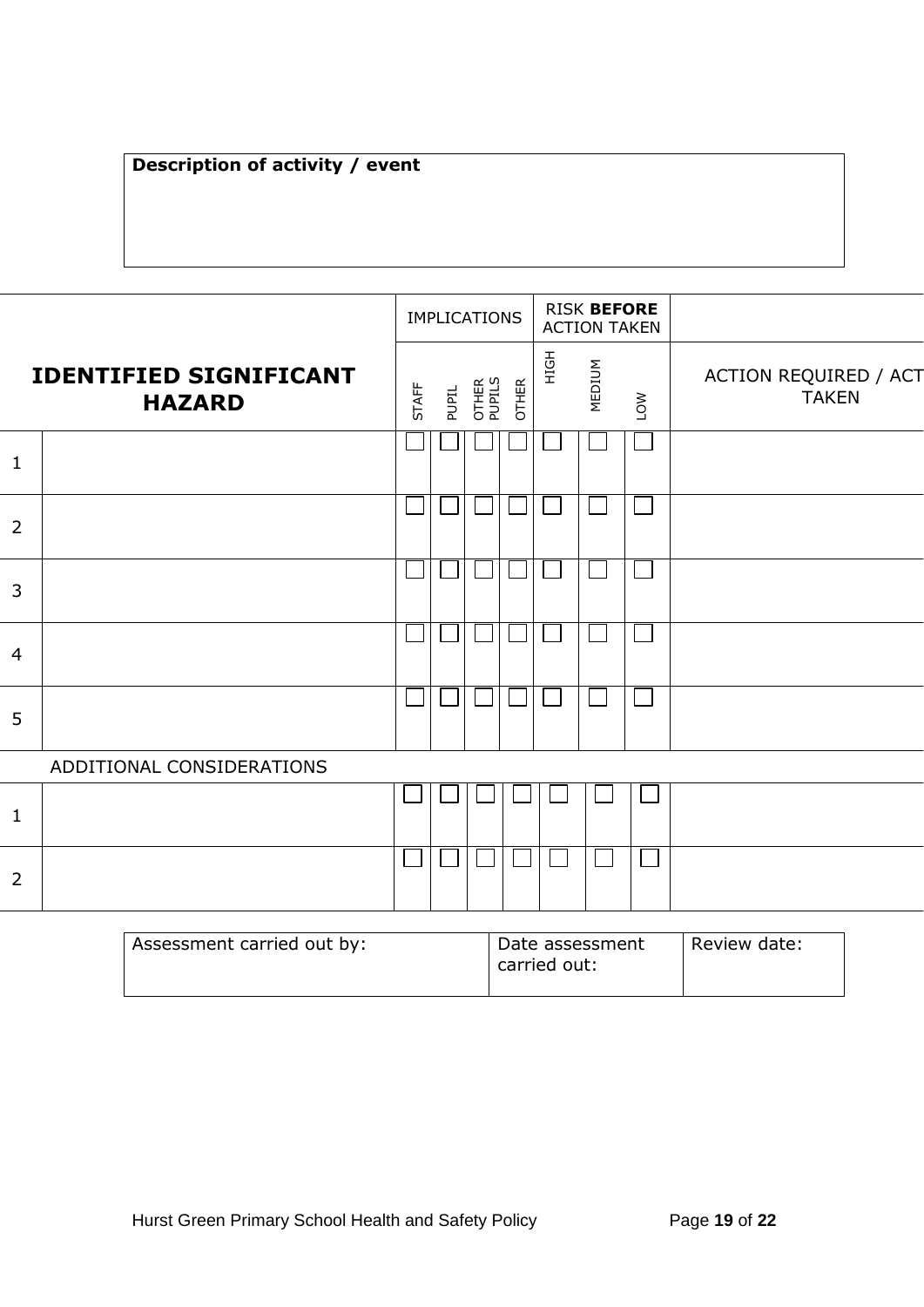# **SARS-CoV-2 SUPPLEMENT TO HEALTH AND SAFETY POLICY FOR HURST GREEN PRIMARY SCHOOL**

|                                                                               | <b>NAME</b>                                | <b>CONTACT DETAILS</b> |
|-------------------------------------------------------------------------------|--------------------------------------------|------------------------|
| <b>HEADTEACHER:</b>                                                           | <b>Victoria Kelly</b>                      | 01384 818210           |
| <b>HEALTH &amp;</b><br><b>SAFETY CO-</b><br><b>ORDINATOR(S):</b>              | Cate Mauchline<br><b>Rachel Whitehouse</b> | 01384 818210           |
| <b>DESIGNATED</b><br><b>HEALTH &amp;</b><br><b>SAFETY</b><br><b>GOVERNOR:</b> |                                            | 01384 818210           |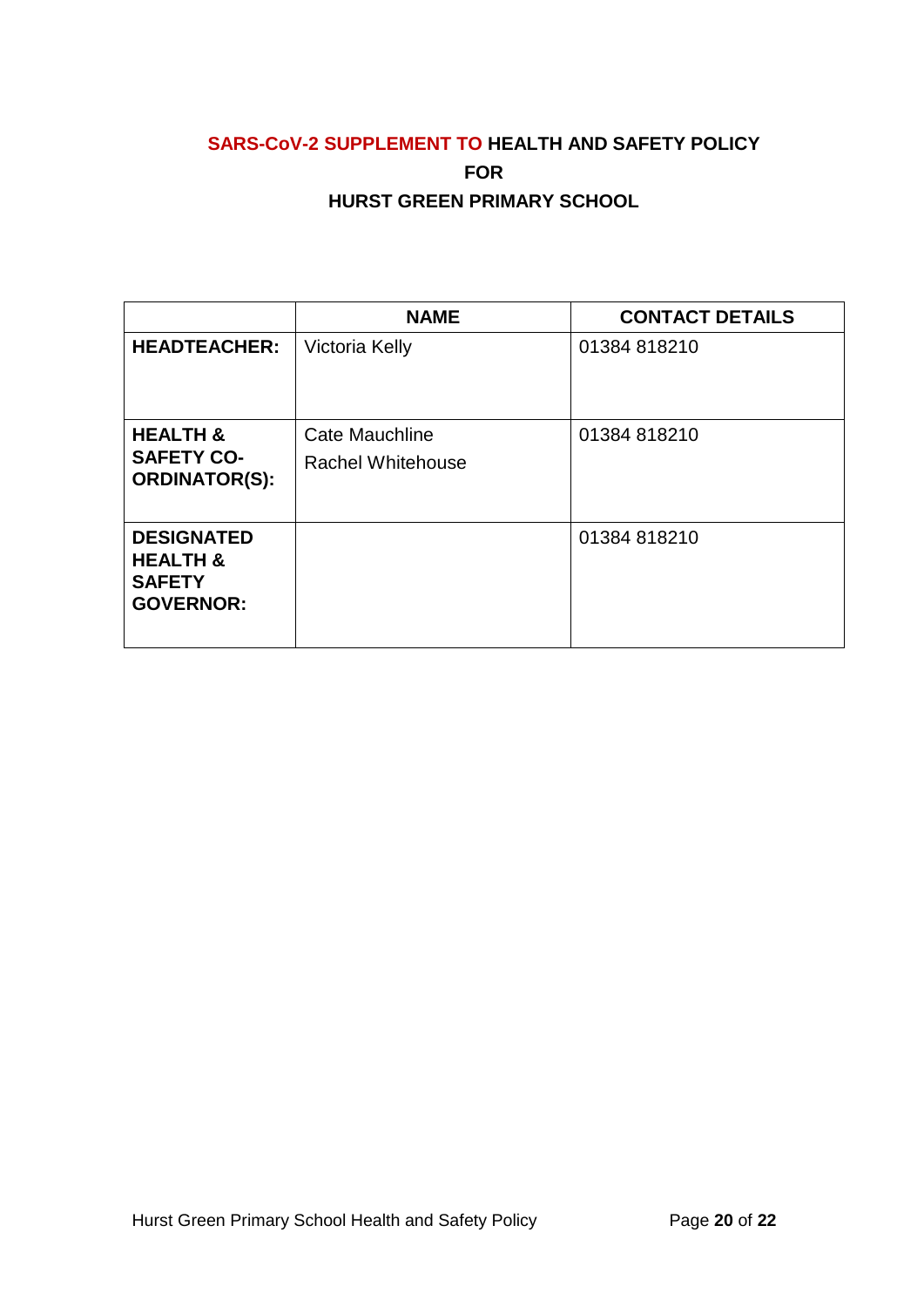# **SARS-CoV-2 SUPPLEMENT TO HEALTH & SAFETY POLICY**

# **1. Introduction**

In recognition of the current circumstances due to COVID-19, this supplementary document sets out the arrangements in relation to the health and safety of our children, staff and the wider school community during this time. This document has been written in accordance with guidance from the DfE and the Local Authority in relation to managing risk associated with COVID-19.

In order to ensure the school continues to operate in a safe way, thorough risk assessments are undertaken and any necessary adjustments to ensure the safety of children, staff and the wider community are implemented.

# **2. Risk assessment**

The school has continued to undertake risk assessments during the period of partial closure due to COVID-19. As part of the preparation for wider opening of our school (from September 2020) a detailed risk assessment has been undertaken and an action plan to make any necessary adjustments to mitigate risk has been produced. The risk assessment and action plan cover the following Health and Safety elements:

| $\bullet$ | <b>Buildings &amp; Facilities</b>  |           | Catering                                       |
|-----------|------------------------------------|-----------|------------------------------------------------|
| $\bullet$ | <b>Emergency Evacuation</b>        |           | <b>PPF</b>                                     |
| $\bullet$ | Hygiene, Cleaning & Waste Disposal | $\bullet$ | Response to suspected/confirmed Covid-19 cases |
| $\bullet$ | Classrooms                         |           | Curriculum/learning environment                |
| $\bullet$ | Staffing                           |           | Communication                                  |
| $\bullet$ | <b>Group Sizes</b>                 |           | Governance                                     |
| $\bullet$ | Social Distancing                  |           | School events (including trips)                |
|           | Medical care                       |           | Out of hours use of school                     |

The risk assessment and action plan are dynamic and are regularly reviewed to ensure they meet the current need. All appropriate documentation is shared with staff and any necessary training to support implementation of the plan is provided.

# **3. Roles and responsibilities**

# **a. The Governing Body will:**

- Regularly assess the effectiveness of the policy, risk assessment and action plan
- Ensure all documentation is regularly reviewed to meet current need and any updated guidance from the Government or Local Authority
- Ensure staff have access to any training or instruction required to implement the action plan
- Prioritise the wellbeing of all pupils and staff and ensure there is appropriate support in place